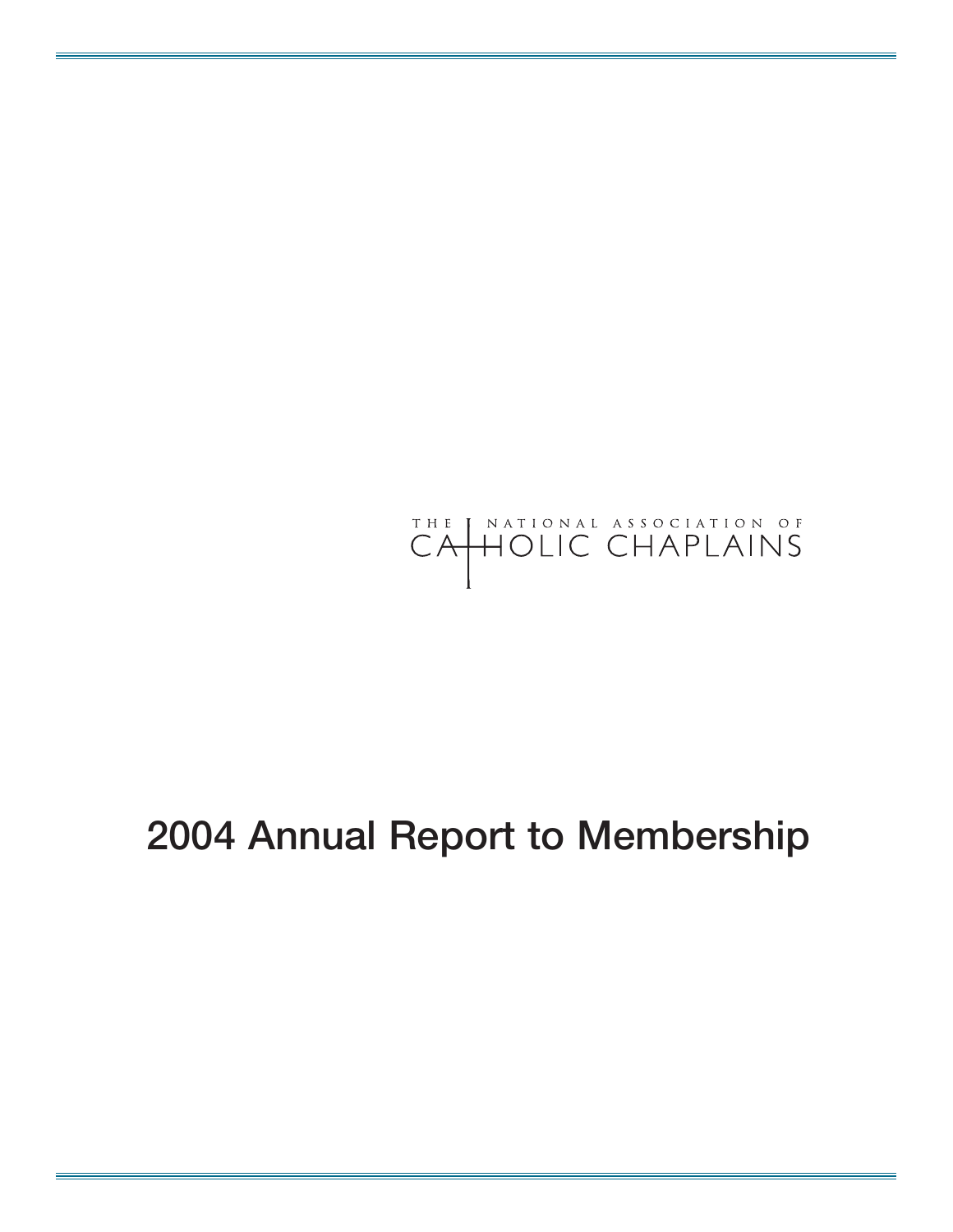## **Table of Contents**

| Letter from the Chair                           | 1  |
|-------------------------------------------------|----|
| <b>Board of Directors</b>                       | 2  |
| <b>Acting Director</b>                          | 3  |
| National Office Staff                           | 4  |
| Director of Education and Professional Practice | 4  |
| Membership Statistics                           | 6  |
| <b>Certification Commission</b>                 | 7  |
| <b>Certification Appeals Panel</b>              | 8  |
| Finance Committee                               | 8  |
| Auditor's letter                                | 9  |
| Financial report                                | 10 |
| Governance Committee                            | 13 |
| <b>Executive Search Committee</b>               | 13 |
| <b>JCAHO Liaison Network</b>                    | 14 |
| <b>Healthcare Genetics Education</b>            | 14 |
| National Interfaith Coalition                   | 15 |
| USCCB/CCA                                       | 15 |
| Pastoral Care Week Committee                    | 16 |
| Pastoral Care Network for Social Responsibility | 16 |
| American Red Cross Spiritual Care Task Force    | 17 |
| Grievance Panel                                 | 17 |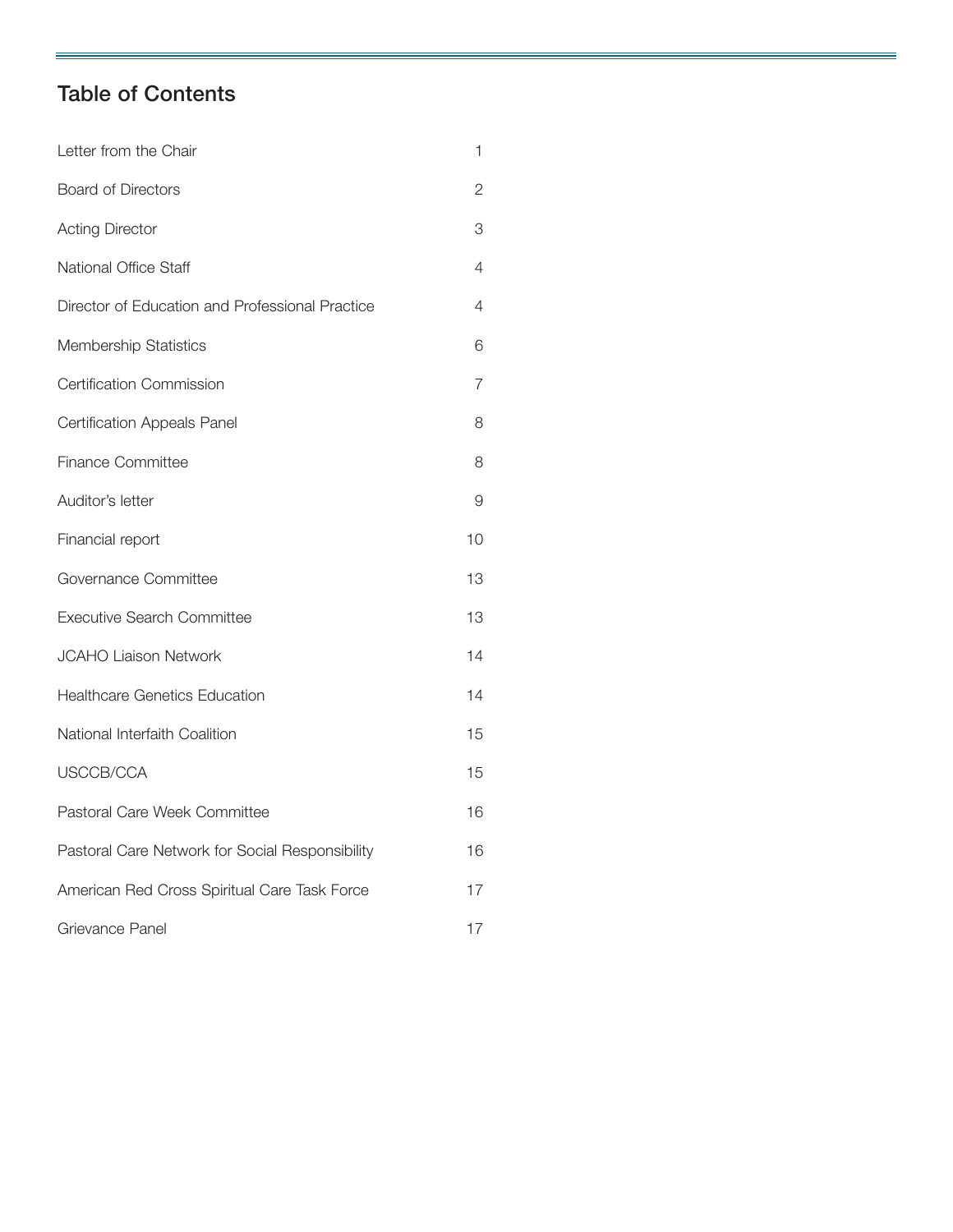## **Letter from the Chair**

Dear Colleagues in Ministry:

The NACC had a full and exciting year in 2004. I will recap for you important information that as members you may want to know.

#### **Leadership**

First, I want to assure you that your association is in capable hands. We are fortunate to have a stable, dedicated, and skilled staff in the National Office under the leadership of Ms. Kathy Eldridge, our Acting Director, who celebrated her 20-year anniversary with us this past year.



We are moving closer to hiring a permanent executive director, after our first search ended without a positive resolution last fall. For more details, please turn to page 13 for the report of Bridget Deegan-Krause, co-chair of the Search Committee.

*Joan Bumpus Chair Board of Directors*

On the Board we have solid and experienced leadership. Although Sr. Maryanna Coyle's official term has expired, she has agreed (with excitement, I might add) at the request of the Board to continue with us in 2005, for one more year. Ms. Bridget Deegan-Krause, Ms. Ann Hurst, Mr. Patrick Bolton, Ms. Theresa Vithayathil Edmonson,

and Bishop Dale J. Melczek continue to be valuable members of the Board, working on a variety of issues and committees. While we were blessed to have Rev. Gerard Broccolo, STD as an extern member this past year, we are deeply saddened that Jerry had to resign due to some personal issues that demanded his attention.

I am happy to welcome on the Board our newly elected member at large: Mrs. Karen Pugliese, Chaplain at Central DuPage Health in Winfield, Illinois. I am also very excited to announce the appointments of Mr. Paul Marceau and Sr. Mary Eileen Wilhelm to the Board as extern members, nominated by the Governance Committee. Paul is Vice President of Mission Services and Ethics at Trinity Health in Novi, Michigan, and Sr. Eileen is President Emeritus of Mercy Medical in Alabama.

I also commend the members of the National Certification Commission, who continue to refine our vital certification process. 2004 was a record year for us. We had the largest group of certification interviews in the history of our association. This accomplishment took the efforts of the national office staff, the Certification Commission, and more than 300 NACC members who volunteered their time and gifts to serve on interview committees, as interview team educators, and as site coordinators. Please join me in offering our thanks and sincere gratitude for their dedication to the NACC.

The Board also approved the roles and responsibilities of the new Governance Committee, which includes such tasks as the

election process, board policies and procedures, bylaws review, and maintenance of the overall structure of the Board. Board member Bridget Deegan-Krause chairs this committee.

#### **Local activity**

Many of you have told us that you miss the regional activity as a form of connectedness. I don't know if this is the experience of a few or if most of you have this concern, but I would like to know your thoughts. The Board is more than willing to look at how we might put a structural component in place to help address this need. Please e-mail me or the national office with your thoughts and ideas.

#### **Strategic Plan**

Implementing the NACC Strategic Plan continues to be in the forefront of our deliberations. The complete Strategic Plan is available on the NACC website: www.nacc.org/resources/documents.asp.

Late in 2003, we decided to create a tactical action plan for the Strategic Plan, with member and national office input. With information obtained from members at the 2004 Conference in Kansas City, tactical items were selected and prioritized. The Board endorsed these tactical items and has been updated on completion of the projects.

#### **The Profession of Chaplaincy**

The NACC was a key participant in completing and adopting four common documents that we have diligently worked on this past year. Under the auspices of the Council on Collaboration, several task forces were formed to hammer out the details of these documents. In November 2004 in Portland, Maine, all the Boards came together in a joint meeting and affirmed these documents as common among us. This was a historic event for our profession.

These common documents include:

- ▼ Common Standards for Professional Chaplaincy
- Common Standards for Pastoral Educators/Supervisors
- Common Code of Ethics for Chaplains, Pastoral Counselors, Pastoral Educators and Students
- ▼ Principles for Processing Ethical Complaints

Additionally, Council members agreed to participate in one "cabinet of liaisons" for advocacy for professional chaplaincy and supervision with government, regulatory agencies, and other health care organizations in the United States.

#### **The Changing Role of the Chaplain**

We continue to develop information and resources on spirituality, organizational development, and leadership within organizations. This is available to our members through *Vision* and on our Web page at www.nacc.org/resources/

#### **Universality/Particularity and Catholic Identity**

Bishop Dale J. Melczek, DD, continues as our Episcopal Liaison to collaborate with the USCCB on our behalf. Other Catholic organizations and associations have been identified for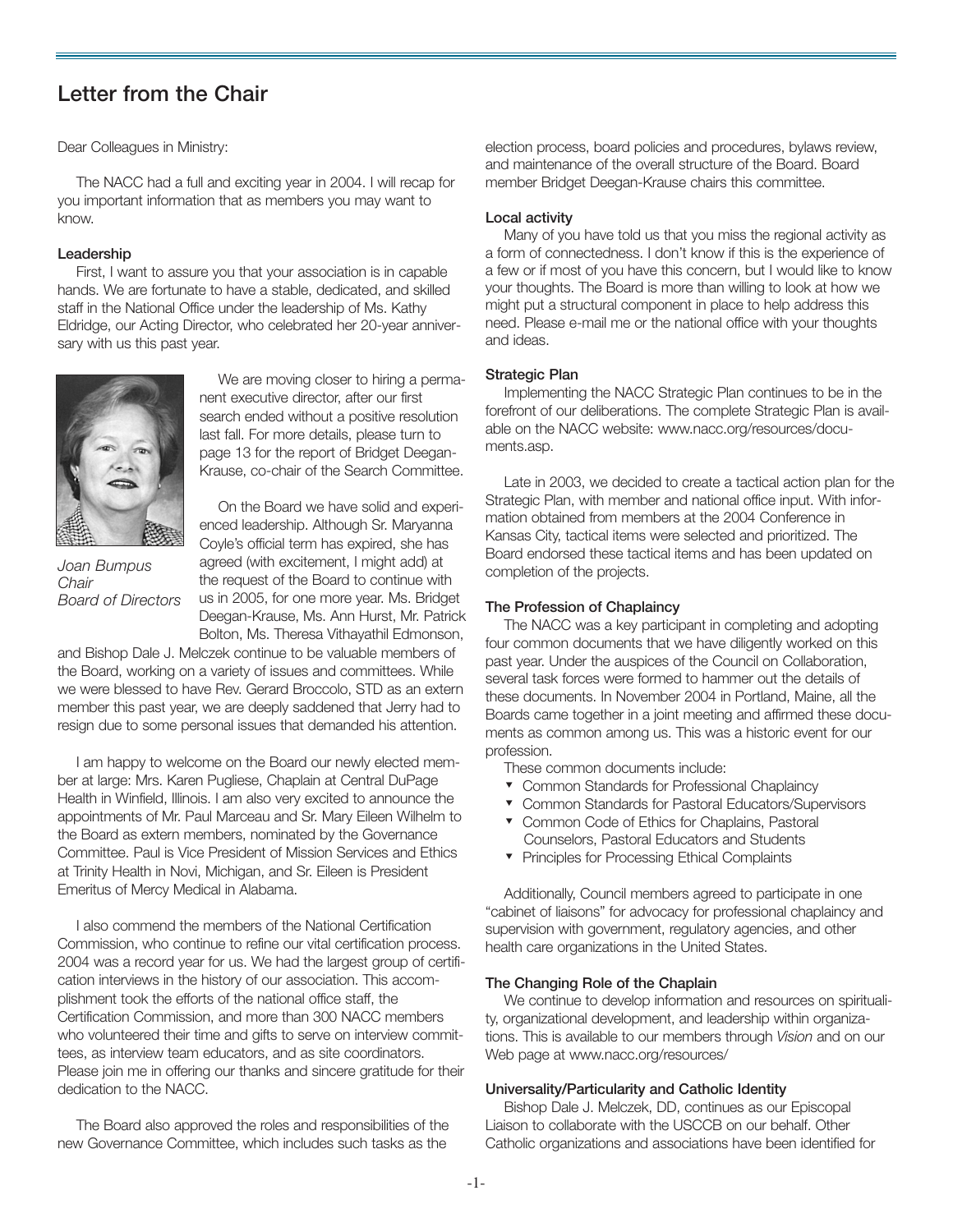possible future collaboration. Additionally, the October 2004 issue of *Vision* centered on the issue of Catholic identity.

#### **Technology in Service to the Membership**

We are in the process of assessing technological software and hardware needs of the association. We continue to work to update the NACC website with resources for professional support and development.

#### **Recruitment of New Chaplains**

We are looking forward to a plan of marketing and recruitment for the association. This includes diverse populations as well as possibilities for chaplaincy outside the health care institution. Coupled with this, a longrange plan is being developed for both national and regional educational activities. In an effort to sustain and recruit our CPE Supervisors, the NACC will be sponsoring a CPE Supervisor Breakfast and special educational session for both NACC and non-NACC Supervisors at the 2005 Conference. Led by members of the NACC Certification Commission, this will become an annual event of renewal for our Supervisors and potential supervisors.

#### **Financial and Operational Stability**

An audit of staffing needs, position descriptions and compensation was conducted through the National Association of Church Personnel Administrators. A Finance Committee of the Board of Directors was created, and has assisted with some long-range financial planning for the Association.

Operationally, the Governance Committee has assessed board composition and structure to identify needed areas of expertise. We continue to develop position descriptions for all association volunteers, and in order to encourage leadership, we are conducting a session led by former NACC President Rev. Richard Leliaert at the 2005 Conference titled " 'Is It I, Lord?' The Sacred Call to NACC Leadership."

#### **Financial Report**

The NACC audited financial statement for fiscal year 2003-2004 accompanies the Finance Committee report. We implemented a different financial strategy, and I am pleased to report that for the first time in ten years we have shifted short-term funds into long-term investments, establishing a stronger financial base. We do, however, need to continue to build our reserves to an acceptable level that will enable us to achieve our longer-term commitment and ensure the financial stability of the association. (See pages 8-12).

We have been very lucky to have such wonderful involvement from our members this past year – on committees and task forces; in planning conferences and the 40th anniversary; with certification; and in so many other ways. As we look to the future and continue to focus on you, the members, we take this time to say thank you for the many ways you continue to assist in the work of the association.

Joan Burgues

*Joan Bumpus Chair, Board of Directors*

## **Board of Directors**

#### **CHAIR**

Joan M. Bumpus Director of Pastoral Care St. Vincent Indianapolis Hospital Indianapolis, IN jmbumpus@stvincent.org

#### **VICE CHAIR**

Ann E. Hurst Chaplain Manager Hospice of Spokane Spokane, WA ahurst@hospiceofspokane.org

#### **TREASURER**

Theresa Vithayathil Edmonson **Chaplain** Providence St. Vincent Medical Center Portland, OR theresa.edmonson@providence.org

#### **EPISCOPAL LIAISON**

Most Rev. Dale Melczek, DD Bishop of Gary Merrillville, IN

#### **ACTING DIRECTOR**

Kathy Eldridge National Association of Catholic Chaplains Milwaukee, WI keldridge@nacc.org

Patrick H. Bolton Director of Pastoral Care Mercy Medical Center Daphne, AL patrickb@sa-mercymedical.org

Sr. Maryanna Coyle, SC President, SC Ministry Foundation, Retired Cincinnati, OH smcoyle@fuse.net

Bridget Deegan-Krause Ferndale, MI krausebd@udmercy.edu

Emily R. John, Ph.D. Director of Outreach and Development Cathedral of St. John the Evangelist Milwaukee, WI emilyjohn@stjohncathedral.org

Paul Marceau Vice President, Mission Services and Ethics Trinity Health Novi, MI marceaup@trinity-health.org

Karen Pugliese **Chaplain** Central DuPage Hospital Winfield, IL karen\_pugliese@cdh.org

Sr. Mary Eileen Wilhelm, RSM President Emeritus Mercy Medical Daphne, AL smew@sa-mercymedical.org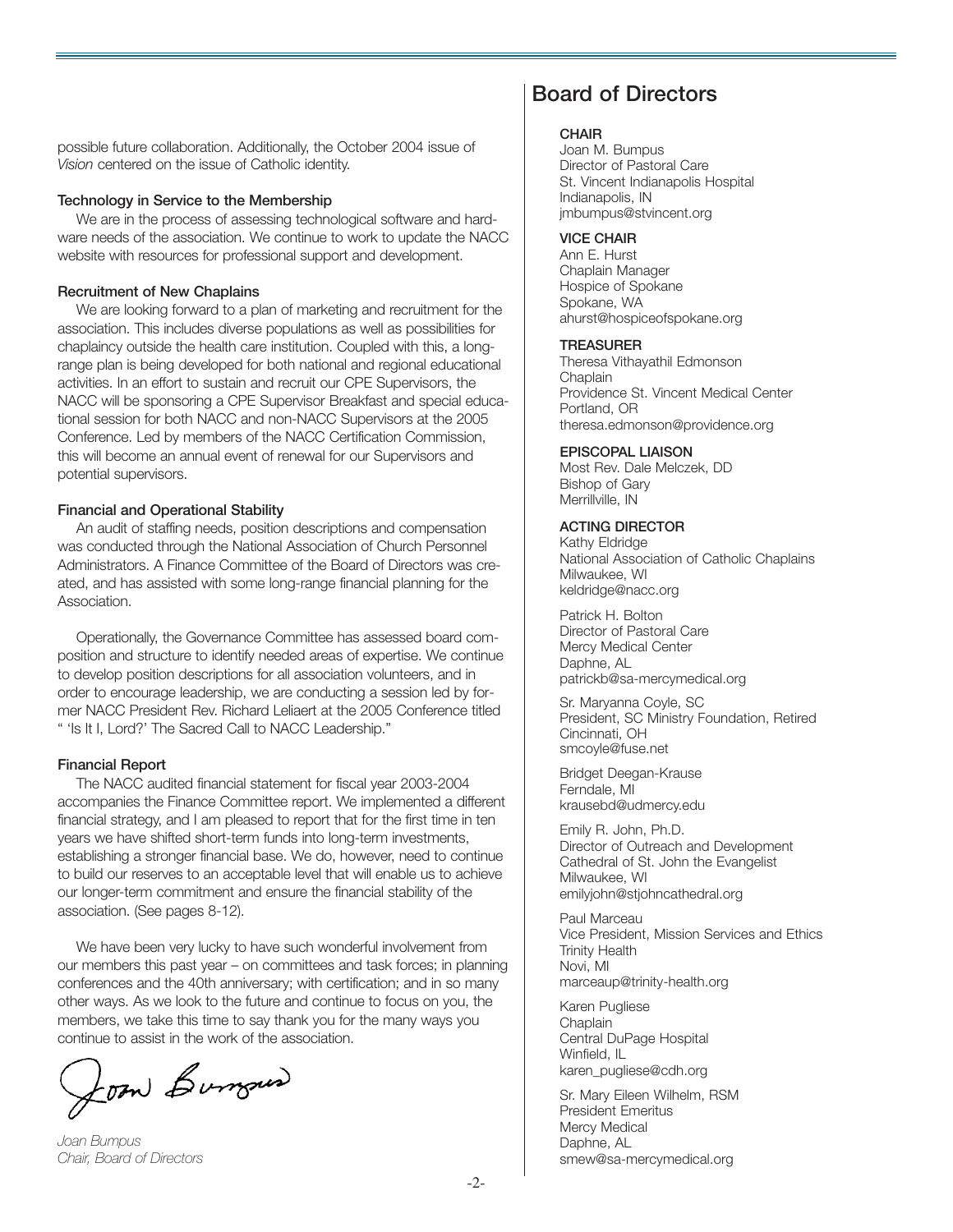## **Acting Director**

This past year has been filled with challenge, opportunity and accomplishment. Even with a good deal of internal transition, the work of the national office has continued, uninterrupted, through the efforts of the more seasoned staff, fairly new staff, and many member volunteers. I had the privilege of communicating with hundreds of our members and others on a variety of issues while wearing two hats — one as Acting Director and the other as Director of Operations. I would like to take this opportunity to express my appreciation for the ongoing support that we at the national office have received as we prepare for our next Executive Director.

In reviewing the reports included here, it is clear that the Board of Directors, Certification Commission, Interview Team Educators, committees, panels, task forces, staff and volunteers have contributed time and talent to the work and successes of these past months. As I reflected on the work that has been accomplished, on behalf of the membership, we've all been working with the same tapestry using many colored threads. My report will capture a few new threads.

#### **Staffing**

In 2004 we sadly said goodbye to two of our seasoned staff, Robert Kopchinski, Administrative Specialist/Special Projects, and Susan Cubar, *Vision* Editor. We are grateful for the experience, contributions, and time they devoted to the work and the mission of the association. On the brighter side, the office welcomed back Becky Evans, former *Vision* Editor, who assisted us while we were searching to fill the Editor position and who continues to assist with special projects as needed. *Vision* reported on the hiring of the new Editor, David Lewellen, who has grown more comfortable with his role and responsibilities. David is looking forward to working with the newly formed Editorial Advisory Board in developing a plan for future issues of *Vision*.

Robert was the computer guru in the office and the database expert. When he left, it became clear that database training for the staff was on the horizon. As our database is older and there isn't much technical support available, we were fortunate to find a firm willing to come onsite to work with the staff. In the spring, we hired Phil Paradowski as the new Administrative Specialist/Special Projects. Phil now troubleshoots the computer hiccups in the office.

The staff has had opportunities throughout the year to attend computer classes offered by the Archdiocese of Milwaukee at no charge. A number of the staff improved their computer skills by attending these in-house classes. A few of the staff had additional opportunity to attend a workshop or seminar related to their specific area of work.

#### **Audit**

This summer, NACC's annual audit was once again conducted by the firm of Winter, Kloman, Moter and Repp, S.C. The auditors spent approximately two days at the national

office reviewing the books. A number of years ago, the auditors would spend a week or more on site. The limited time now spent on site is directly related to the organization and efficient presentation of materials. Recognizing the improvement over the years, the auditors have provided us with a discount for their services.

Based on the change from a fiscal year to a calendar year, the Finance Committee decided to conduct an eighteenmonth audit instead of a six-month and calendar-year-end audit, realizing a savings of approximately \$5,400.

#### **Election**

The NACC national office became more involved with the election process this year. At the direction of Bridget Deegan-Krause, using instant runoff voting, 2,997 ballots were mailed to members, with a return rate of just under 50% (1,488). Susanne Chawszczewski and Phil Paradowski coordinated the production, mailing, receipt and tallying of all ballots. More information about the election appears in the Governance Committee report on page 13.

#### **Membership**

Over the years we've seen a gradual decline in membership. The decreasing number of full members in the association has been an ongoing concern. For comparison purposes, the following is provided:

| Date     | <b>Full Members</b> | Total Members* |
|----------|---------------------|----------------|
| Nov. '86 | 3.212               | 3.357          |
| Nov. '95 | 2.943               | 3.569          |
| Oct. '04 | 2.372               | 3.179          |

\* Total Members includes Life, Affiliate, Emeritus, Student, Inactive, and Missionary.

The decline in members is primarily due to the age of our membership. Based on the December '04 statistics, the average age of our membership is 62. For a more complete statistical report, see page 6.

Increasing membership by retaining current members and recruiting new chaplains is a part of our strategic plan and a priority that will receive more attention in 2005.

#### **Indemnification**

Although the Board of Directors has been covered under the NACC's Directors and Officers Liability Insurance policy, there was concern and a request that the members of the Certification Commission, Appeals Panel, and Grievance Panel additionally be covered.

Our insurance agent was contacted and members of these groups have been included in the coverage. No additional premium was incurred due to the change, as a maximum number of individuals are covered within the policy and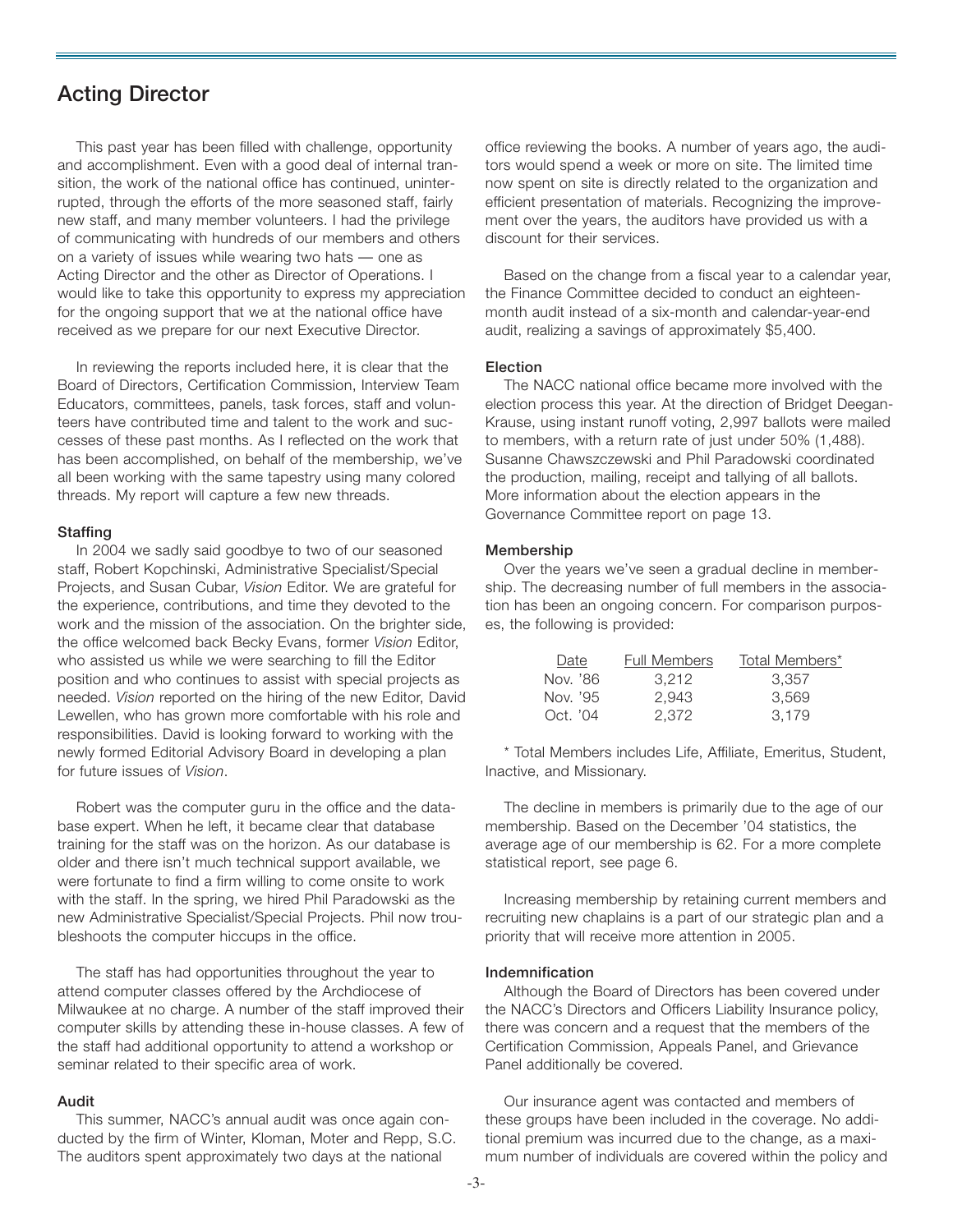additional charges occur only after the maximum number has been met.

#### **Collaboration**

In Kansas City, Susanne Chawszczewski, Ph.D., Director of Education and Professional Practice, and I met with Paul Marceau and Alan Bowman, Director of Spiritual Care, Catholic Health Initiatives. The discussion centered on ways we could work together specifically in developing leadership tools/resources for chaplains, directors and mission leaders. Some of the suggestions will only require time to implement, and others will require some financial support. Interestingly, the points for discussion — electronic communications (discussion groups, chat rooms) increased opportunity for state/regional educational and networking opportunities, etc. — fall under the tactics already being discussed internally under the NACC Strategic Plan.

*Kathy Eldridge Acting Director*

## **National Office Staff**

#### **Acting Director**

Kathy Eldridge keldridge@nacc.org

#### **Director of Education & Professional Practice**

Susanne Chawszczewski, Ph.D. schaw@nacc.org

#### **Executive Assistant**

Sandra Charlton scharlton@nacc.org

#### **Communications /** *Vision* **Editor**

David Lewellen dlewellen@nacc.org

#### **Finances**

Sue Walker swalker@nacc.org

#### **Membership Services**

Barbara Hempel bhempel@nacc.org

#### **Professional Practice (certification)**

Marilyn Warczak mwarczak@nacc.org

#### **Special Projects**

Phil Paradowski pparadowski@nacc.org

## **Director of Education and Professional Practice**

#### **2004 Conference**

The entire event received wonderful positive feedback from attendees. Many remarked that this was one of the best conferences they had attended. The schedule/logistics were seamless, and the staff, the conference committee, and many volunteers put a great deal of effort into making this a success.

Total attendance was 493: 471 full attendees, 16 student attendees, and six daily attendees. First-time conference attendees numbered 109.

Special guests included Rev. Arthur A. Schmidt, President, Association for Clinical Pastoral Education; Rabbi Barbara Speyer, President, National Association of Jewish Chaplains; and Sister Kay Sheskaitis, IHM, Executive Director, USCCB/CCA.

#### **2005 Conference – Streams in the Desert: A Call to Professional Renewal**

The conference will be held in Albuquerque, New Mexico, April 9-13, at the Albuquerque Convention Center in conjunction with the Association of Professional Chaplains. Three hotels will accommodate attendees: the Hyatt Regency, the Doubletree and La Posada.

NACC representatives to the planning committee are: Sr. Mary Anne DiVincenzo, CSJ (Co-Chair); Sr. Norma Gutierrez, MCDP (Co-Chair for Local Arrangements and Speakers); Bro. Edward Smink, OH (Co-Chair for Spiritual Needs)

The NACC Liturgy Chair is Rev. Kevin Tripp. The following are scheduled:

- ▼ Sunday, April 10 9:30 a.m.
	- Missioning of Newly Certified Chaplains and Supervisors
	- Celebrant: Most Rev. Michael J. Sheehan, Archbishop of Santa Fe
- $\blacktriangledown$  Monday, April 11 4:30 p.m.
	- 40th Anniversary
	- Celebrant: Rev. Forrest "Pat" Hanser, CM
- $\blacktriangledown$  Tuesday, April 12 10:30 a.m.
- Sacrament of the Anointing of the Sick
- Celebrant: Rev. James Sheets

Aside from the operational and logistical pieces of the conference, the NACC office is responsible for three major areas: workshops, speakers, and publications. Phil Paradowski, David Lewellen, and Sandra Charlton are assisting me with these tasks for the NACC. The APC office is responsible for finance, exhibitors, and registration.

Speakers for the conference include: Joan Guntzelman, Ph.D.; John Izzo, Ph.D.; Rev. Richard Rohr, OFM; and Clarissa Pinkola Estés, Ph.D. There are 26 pre-conference workshops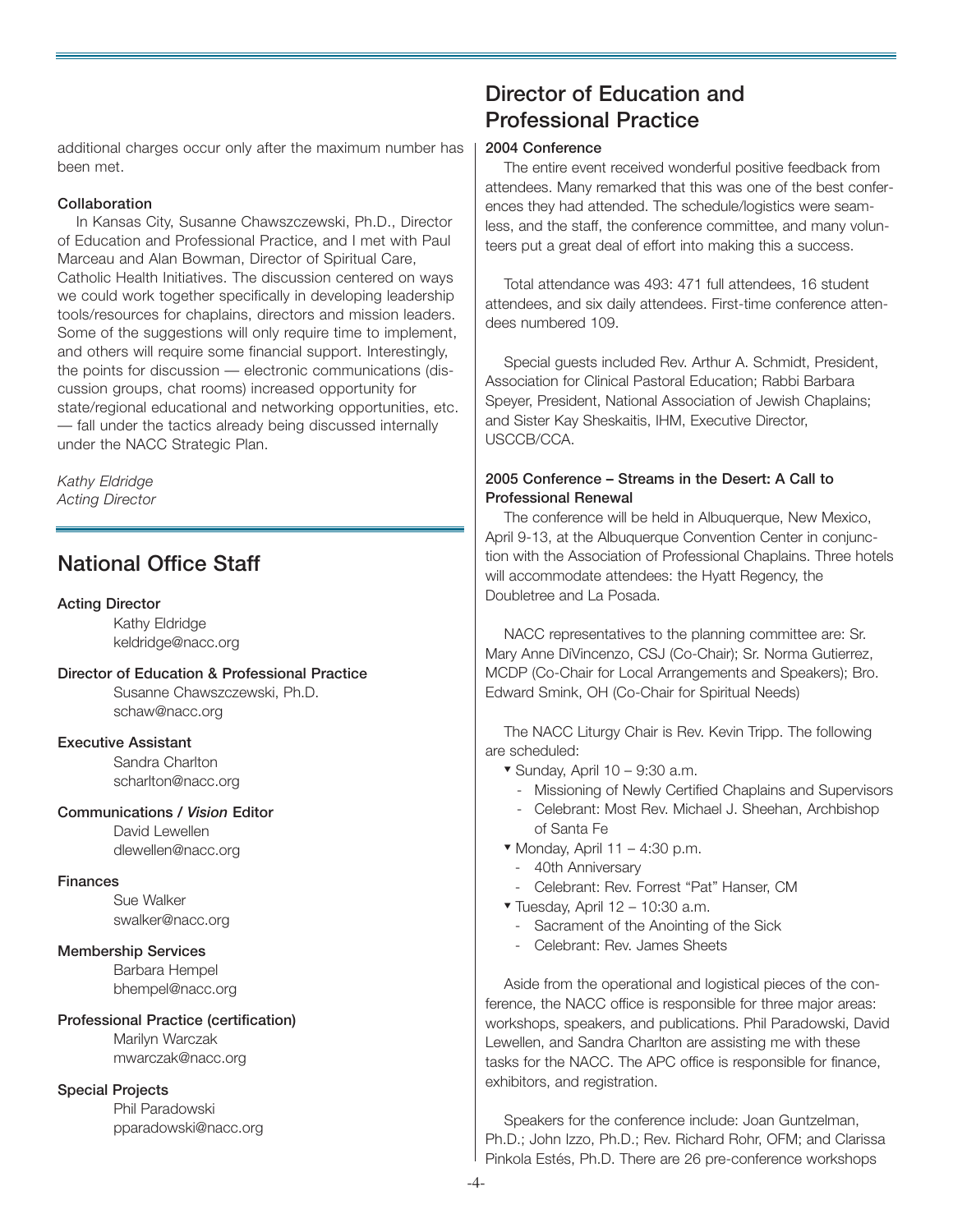scheduled and approximately 60 90-minute conference workshops scheduled.

#### **Future Conferences**

The proposed location for the 2006 Conference, based on cost and availability, includes several sites in Ohio. Kathy Eldridge and I made site visits in December to make a final recommendation.

We are exploring options for the 2007 conference, including four to six "geographic" conferences across the country or one conference in the Northwest.

#### **40th Anniversary**

The theme for the 40th Anniversary is: Wellsprings Of Our Journey. Committee members include: Sr. Monica Ann Lucas, SC (Chair), Rev. James F. Buryska, Sr. Mary Anne DiVincenzo, CSJ, Rev. Richard Leliaert, Sr. Shirley Nugent, SCN, Mary Lou O'Gorman, Hugh Polensky, Sr. Farroel A. Richardson, SNJM, Rev. Stephen Ryan, OSM, Sr. M. Rose Stewart, IWBS, Joan Bumpus, Susanne Chawszczewski, and Kathy Eldridge.

Rev. James Buryska and I contacted all past presidents inviting them to the conference and asking for reflections and accomplishments from their time in office.

I compiled a list of potential donors for the 40th Anniversary. The committee has assisted with this list and we have sent out letters under Joan Bumpus and Sr. Monica Ann Lucas's signatures.

40th Anniversary activities at 2005 Conference include:

- ▼ NACC plenary speaker Saturday, April 9, at 3:00 p.m. Robert J. Wicks
- ▼ Celebration of the Eucharist Monday, April 11, at 4:30 p.m.
- ▼ Banquet Monday, April 11, at 6:00 p.m.
- ▼ Honoring of past leadership
- ▼ Leadership workshop with panel of past leaders to encourage new volunteers.

Anniversary projects throughout 2005 will include a special issue of *Vision*, monthly *Vision* articles and reflections, a gift for members (publication), and a Prayer Service published for all members.

#### **Learning Resources/Research**

I compiled all relevant information regarding

responses/inquiries to the issue of the title "chaplain" in a file. We have had about twenty calls or letters regarding this issue and have responded appropriately. Bishop Melczek made himself available for consultation on several questions.

We have talked with Rev. Henry J. Heffernan, SJ, one of our members, about transcribing NACC plenary sessions for availability on the website. I think this would be a great service for our members, and we would have to plan appropriately in our budget for this item. It may take some time to transcribe past sessions, but we should certainly move forward in the future.

I initiated a new annual educational project, "One Book, One Association," debuting in the November/December *Vision*. Modeled on the Library of Congress "One Book" projects, initiated by the Washington Center for the Book in 1998, this NACC project has been designed to gather the members together as a community by selecting one novel each year and encouraging reading, writing and discussion. For the initial year of the project, we have chosen *Death Comes for the Archbishop* by Willa Cather. For our members, we have made available: Willa Cather biographical information; bibliographic and web resources; discussion questions; information concerning continuing education hours; and ideas for meeting with other members of our association.

On August 4-6, I attended the 20th Annual Conference on Distance Teaching and Learning in Madison, Wisconsin. The demonstrations and lectures provided a wealth of information on the structure, pedagogy, and technology of distance learning.

I am working with DIA Learning to promote a CD-ROM/distance learning Ethics Program: "Persistent Vegetative State: To Live…or Let Die." This has been developed through the Saint Louis University Center for Health Care Ethics and will provide 18 continuing education hours to our members who take the course. The Catholic Health Association has also embraced this program, and a special "Roman Catholic" version was developed. Information will be mailed to our members and they will receive a special discount for the program.

#### **Master's Degree Program Project**

We continue to work with the Certification Commission on refining master's degree information.

▼ **Phase I:** An assessment of Catholic college and university master's degree programs which meet the requirements for chaplain certification beginning in January 2005 has been completed. Approximately 87 programs currently meet the requirement. These will be updated as needed.

▼ **Phase II:** Contact will be made with these programs to promote and market the NACC and to obtain further information.

▼ **Phase III:** Information on "accreditation" was published in the January 2005 issue of *Vision*.

▼ **Phase IV:** Information regarding the master's degree programs available will be placed on the NACC website.

▼ **Phase V:** Non-Catholic college and university master's degree programs that meet the requirements for chaplain certification beginning in January 2005 will be researched.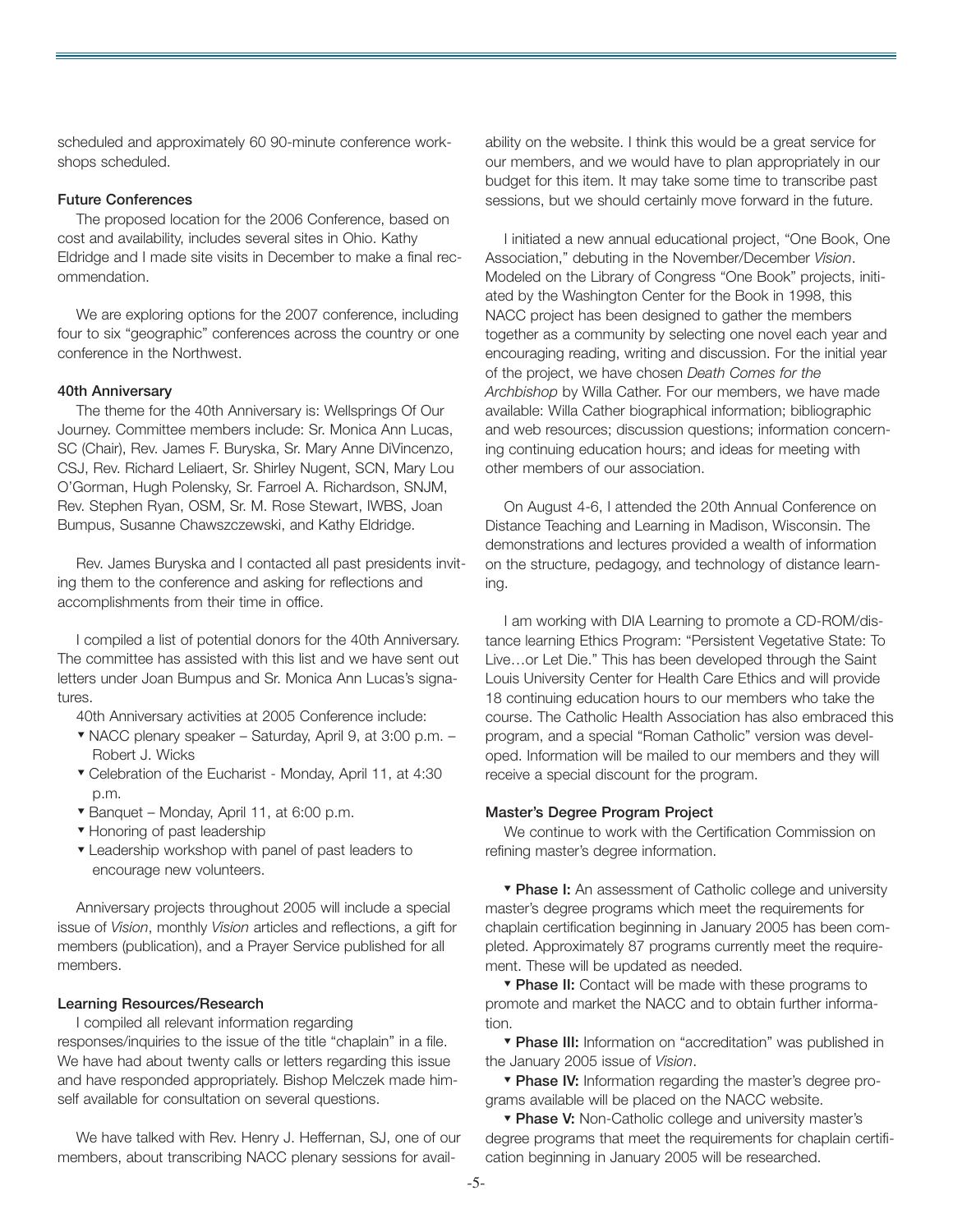#### **Other**

Paul Marceau, Vice President of Mission Services and Ethics at Trinity Health, invited me to participate in a conference task force along with several Catholic health system administrators to look at the Hospital Consumer Survey Assessment of Health Plans. Trinity Health is piloting the survey in conjunction with the Centers for Medicare and Medicaid Services. The group is looking at adding standard questions regarding patient satisfaction with spiritual care.

In order to coordinate fundraising for the Council on Collaboration, the 2005 Conference, the 40th Anniversary, and the Strategic Plan, I put together a list of past and potential sponsors to give the NACC a picture of where it has been and where the potential may be for future fundraising.

I am continuing to review educational requirements for candidates for certification. Additionally, I am working with the Certification Commission on the standards for education and assisting with completion of the USCCB/CCA seven-year report.

I researched the issue of nutrition and hydration for people in persistent vegetative states as a result of Pope John Paul II's statement. All relevant information has been compiled in a file. We have had about four calls regarding this issue and have responded after consultation with NACC members (Rev. Steve Ryan, Rev. James Buryska, and Rev. Gerard Broccolo).

*Susanne Chawszczewski, Ph.D. Director of Education and Professional Practice*

## **Membership statistics**

As of January 2005 Total number of members: 3,176

#### **Demographics**

| Category        | Number | Percent |
|-----------------|--------|---------|
| <b>Sisters</b>  | 1,302  | 41      |
| Laywomen        | 928    | 29      |
| Priests         | 504    | 16      |
| Laymen          | 274    | 9       |
| Deacons         | 102    | 3       |
| <b>Brothers</b> | 37     | 1       |
| Other           | 29     | 1       |
|                 |        |         |

#### **Institutional affiliations**

| Category     | Number | Percent |
|--------------|--------|---------|
| Catholic     | 2,453  | 77      |
| Other        | 374    | 12      |
| Local        | 188    | 6       |
| <b>State</b> | 68     | 2       |
| Protestant   | 56     | 2       |
| Federal      | 31     | 1       |
| Jewish       | հ      | 0.2     |

#### **Chaplains' main responsibilities**

| Category        | Number | Percent        |
|-----------------|--------|----------------|
| Chaplain        | 1,819  | 57             |
| Retired         | 387    | 12             |
| <b>Director</b> | 357    | 11             |
| Other           | 209    | 7              |
| Parish          | 162    | 5              |
| Administration  | 143    | 5              |
| Educator        | 52     | $\overline{2}$ |
| Student         | 30     | 1              |
| <b>Nurse</b>    | 17     | 0.5            |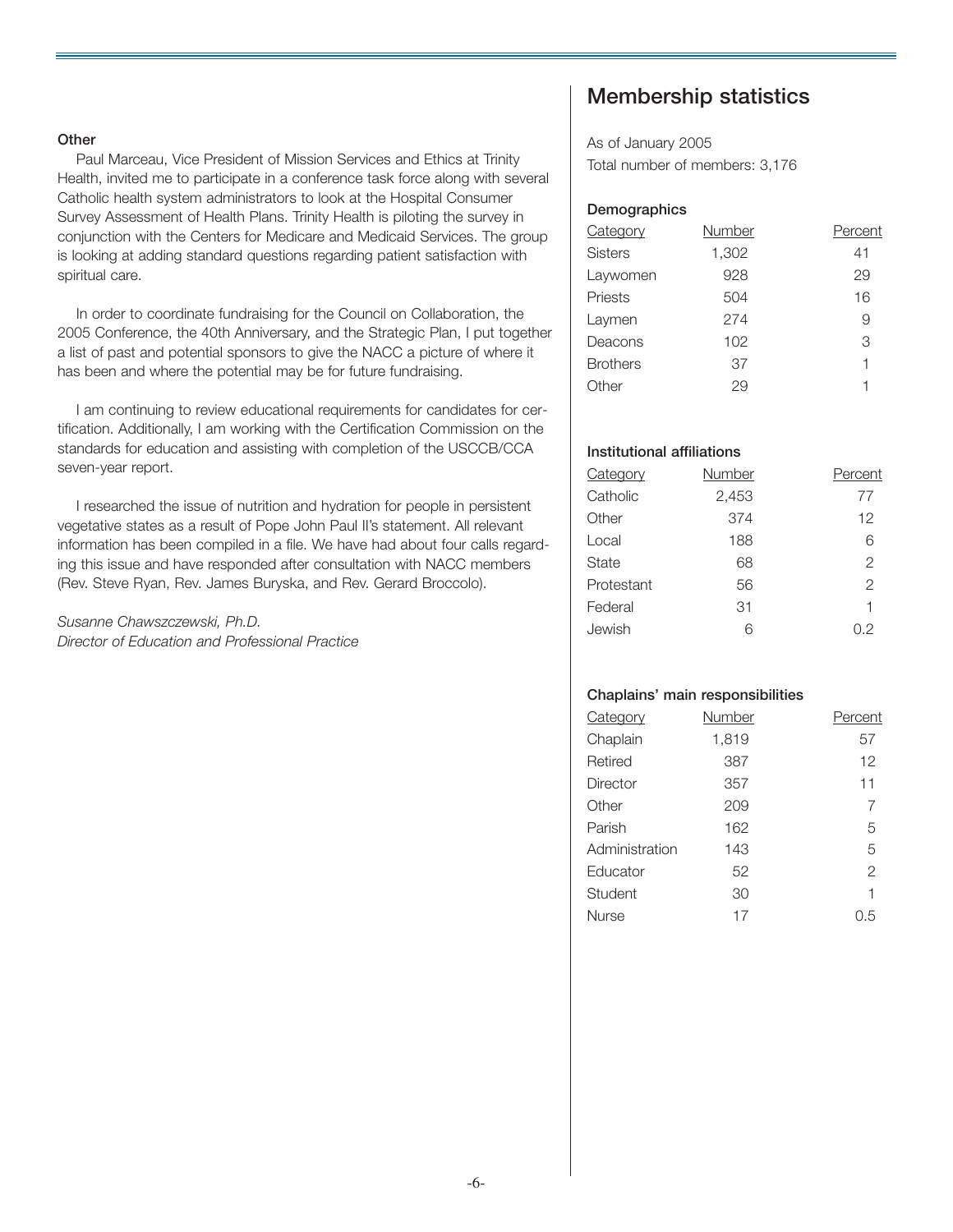## **Certification Commission**

#### **Certification**

From January 2004 through December 2004, the Commission certified 185 chaplains; recertified 203 chaplains and one supervisor; and approved one supervisory candidate.

During the period of January 2003 through December 2003, the Commission certified 98 chaplains, two supervisors, and one associate supervisor; recertified 264 chaplains and two supervisors; and approved one supervisory candidate.

#### **Observations regarding the Certification Process**

In January 2005, the new standards went into effect requiring a master's degree in theology, divinity, religious studies, pastoral ministry, or spirituality from an accredited academic institution. Candidates who apply after this date will need to comply with this standard. The advent of this requirement also accounted for the large increase in applications in 2004.

The certification process could not have occurred without the generous services of our interview team educators, of those who served on certification committees, and our host and site coordinators. We are grateful for this service and continue to count on the membership to be part of the certification process. Any certified member interested in serving as an ITE or as a member of a certification team, please contact the national office.

When we revised the process for seeking a certification interview in the fall of 2004, notification of the change (Std. 410.26) was broadcast e-mailed to all NACC Supervisors and students, a postcard mailing was sent to all NACC and ACPE Supervisors, and the information was posted on the NACC website.

Coordinating the certification interviews this past October was the national office's most challenging project in terms of staff time and volume of work. The number of candidates had been increasing with the last couple of rounds; the largest round of interviews (73 candidates) was in spring '04.

At the July Certification Commission meeting, we agreed to provide two additional interview sites to handle the greater volume in the fall. Certification interview sites included Baltimore, Boston, Dallas, Milwaukee, Portland, Los Angeles, and St. Louis.

Two years ago, the responsibility of developing the database and recruiting interviewers fell to the Commission. But due to the number of hours required to efficiently support the recruitment of interviewers for the fall, the database was pulled back into the national office, and staff took responsibility for recruiting and coordinating interviewers.

The number of candidates applying for a certification interview exceeded 180, a record number. Ultimately, 159 were interviewed. With the support of the commission, the national office, 165 interviewers, 18 interview team educators and site coordinators, the gracious hospitality of seven institutions and the teamwork of national office staff, we successfully accomplished this phenomenal task.

*Anita Lapeyre, RSCJ Chair, Certification Commission*

#### **Certification Commission**

Sr. Anita Lapeyre, RSCJ, Chair Sr. Virginia Yeager, SSJ, Vice-chair Dr. Rodger F. Accardi Sr. Barbara Ann Brumleve, SSND Dr. John L. Gillman Ms. Ann O'Shea Mr. Robert V. Scheri Sr. Mary R Skopal, SSJ Rev. Jim Yeakel, OSFS

#### **2004 Interview Team Educators**

Ms. Cathy Connelly; Rev. Liam Casey; Ms. Judy Shemkovitz; Ms. Charlotte Leas; Ms. Sharon Mason; Ms. Jane Mather; Mr. James Willsey; Ms. Judy Hoelscher; Ms. Michele LeDoux Sakurai; Mrs. Julianne Barber; Ms. Camelia Hanemann; Ms. Annette Castello; Mrs. Ellen Radday

#### **Site Coordinators**

Sr. Valentina Sheridan, RSM; Mrs. Nancy Conner; Br. Felipe Martinez; Mrs. Angie Vorholt-Wilsey; Sr. Mary Anne Gallagher, OSF; Ms. Teresa Edmonson; Ms. Marilyn Warczak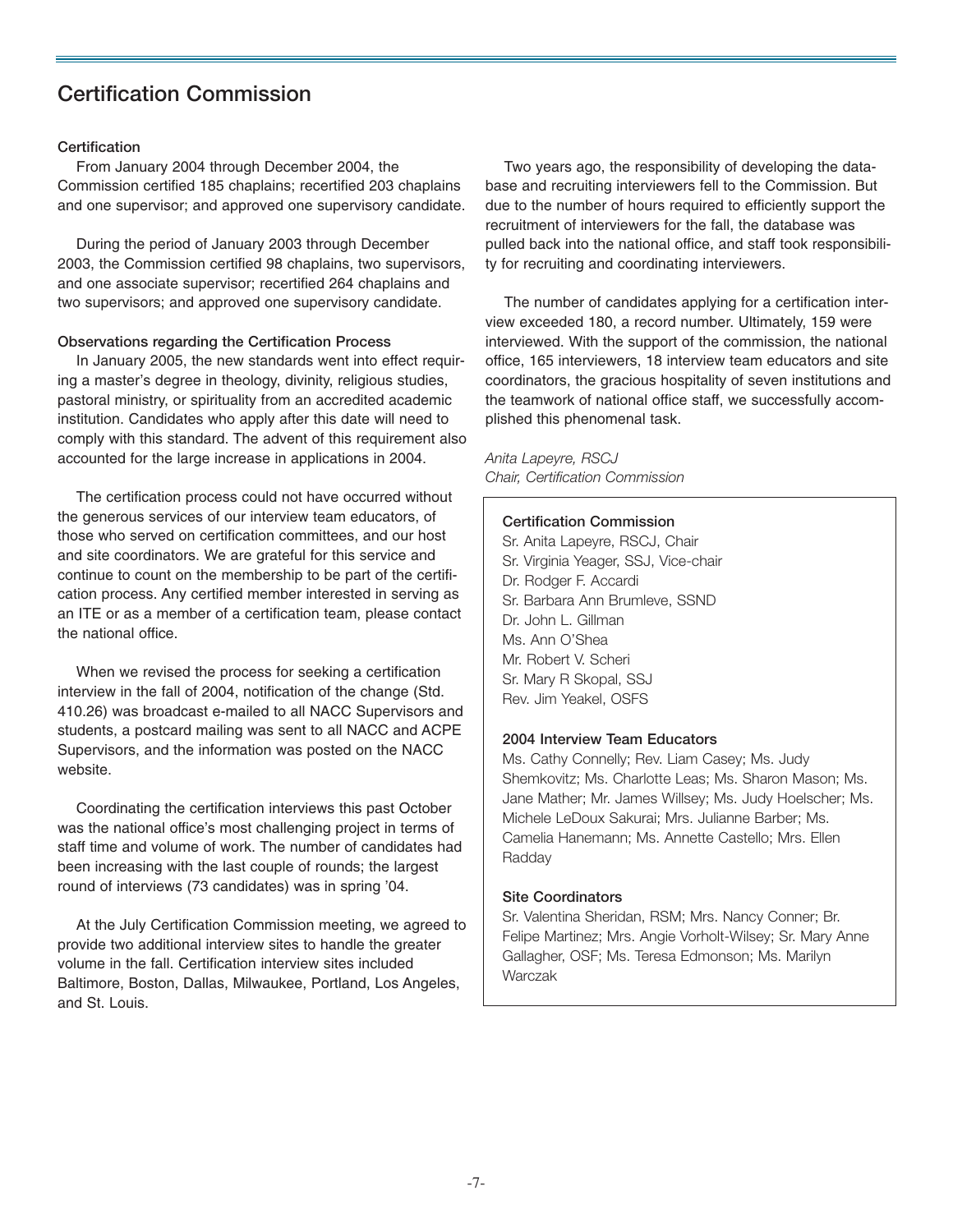## **Finance Committee**

The past year brought some changes to the finances of the NACC.

The Board of Directors appointed a new Finance Committee in May 2004. Its members are: Matt Lemke, Clifton Perryman, Sr. Rosemary Sabino, and Theresa Edmonson. Sue Walker, from the NACC national office, serves as staff liaison to the finance committee, and Kathy Eldridge participated in the meetings as Acting Director of the NACC.

For fiscal year 2003-2004, the association had a \$130,000 surplus, partially due to the fact that the NACC did not pay the salary, benefits or travel expenses for an Executive Director.

Based on the recommendations of the Finance Committee, the Board of Directors changed the budget to a calendar year instead of a July-to-June fiscal year. The Finance Committee presented to the Board of Directors a budget for the second half of 2004 as the NACC transitioned to a calendar-year budget.

The Finance Committee presented a balanced budget for

2005. The Board of Directors approved this budget at the November meeting.

The Finance Committee recommended, and the Board of Directors approved, changing our investment portfolio's management from Vanguard to Merrill Lynch. This change provides us with a financial advisor to oversee the types of funds we are invested in. Jason Beckwith, CFP, is an Assistant Vice President and Wealth Management Advisor with Merrill Lynch and has been an invaluable asset in managing our portfolio. We are better able to monitor that NACC investments are in socially responsible funds. Currently, the NACC has \$522,000 in the investment portfolio.

The Finance Committee will have at least two meetings in 2005. The goals for 2005 are to review and update the NACC investment portfolio policy, continue to review the 2005 budget, and continue to monitor the NACC investment portfolio.

*Theresa Vithayathil Edmonson Chair, Finance Committee*

## **Certification Appeals Panel**

#### **Appeals**

During the period of January 2004 through December 2004, the Appeals Panel received no appeals.

#### **Observations regarding the Appeal Process**

It is important to remember that the appeals are filed when there has been a violation of procedures in conducting the interview or a violation pertaining to NACC Competency Standards. Sometimes candidates who have been denied certification file an appeal based on Ethics standards. These are most often grievances and are to be guided by the grievance procedures outlined under grievance standards

The Certification Commission met with Linda Bronersky, Chair of Appeals, during the NACC National Conference in Kansas City. The dialogue was focused on clarifications around appeals and grievances.

The fact that there have not been any appeals in 2004 implies that the interview process is in compliance with NACC Standards and demonstrates that the education of interview team members appears to be effective. Congratulations to the Certification Commission and the interview team educators for their work around this aspect of certification.

#### **Achievements for 2004**

The Appeals Panel focused on reviewing and updating all communications related to the appeals process.

NACC leadership is most grateful for the commitment of the CPE supervisors who serve on the Appeals Panel. The work of the Appeals Panel demonstrates the seriousness with which all involved see the work and process of certification. The vacancy for the sixth member on the Appeals Panel has not been filled.

#### **Goals for Appeals Committee 2005**

▼ To set up one 30-minute conference call per year for committee members to share observations and discuss concerns with the Certification Commission. (September 2005)

▼ The Chair is to meet with the Certification Commission at least annually.

The Appeals Panel welcomes your comments and ideas.

*Linda Bronersky Chair, Ceritification Appeals Panel*

#### **Certification Appeals Panel Members**

Linda A. Bronersky, Chair Rev. John J. Bucchino, OFM Rev. James F. Buryska Dr. Linda Perrone Rooney Rev. Andrew Sioleti, ACSW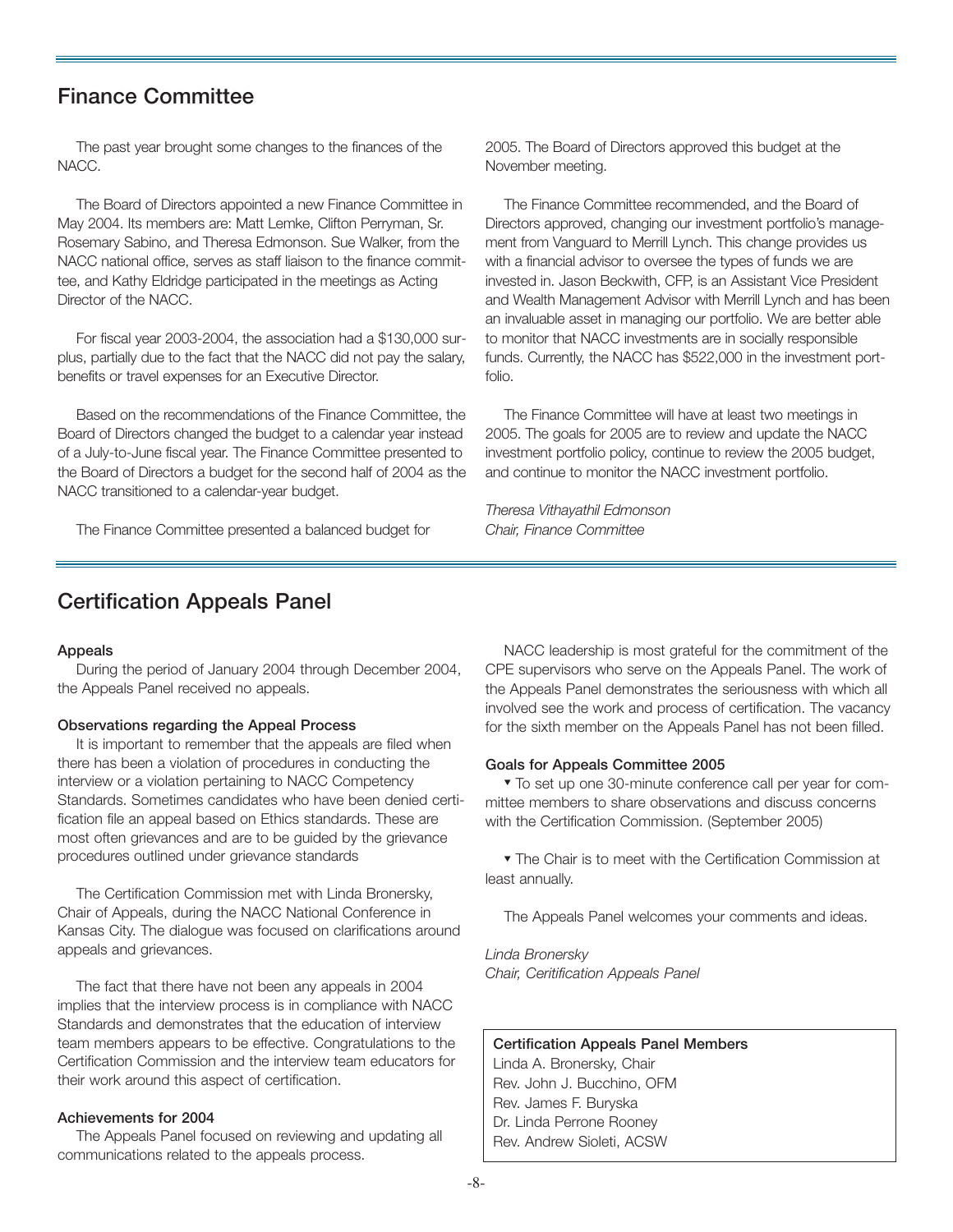#### NATIONAL ASSOCIATION OF CATHOLIC CHAPLAINS

#### Independent Auditor's Report June 30, 2004

To the Board of Directors National Association of Catholic Chaplains Milwaukee, Wisconsin

We have audited the accompanying statement of financial position of the National Association of Catholic Chaplains (a nonprofit organization) as of June 30, 2004, and the related statements of activities and cash flows for the year then ended. These financial statements are the responsibility of the Association's management. Our responsibility is to express an opinion on these financial statements based on our audit. The prior year summarized information has been derived from the Association's June 30, 2003 financial statements and, in our report dated August 5, 2003, we expressed an unqualified opinion on those statements.

We conducted our audit in accordance with U.S. generally accepted auditing standards. Those standards require that we plan and perform the audit to obtain reasonable assurance about whether the financial statements are free of material misstatement. An audit includes examining, on a test basis, evidence supporting the amounts and disclosures in the financial statements. An audit also includes assessing the accounting principles used and significant estimates made by management, as well as evaluating the overall financial statement presentation. We believe that our audit provides a reasonable basis for our opinion.

In our opinion, the financial statements referred to above present fairly, in all material respects, the financial position of the National Association of Catholic Chaplains as of June 30, 2004, and the changes in its net assets and cash flows for the year then ended, in conformity with U.S. generally accepted accounting principles.

Sinter Kloman, Motos & Repp, S.C.

August 4, 2004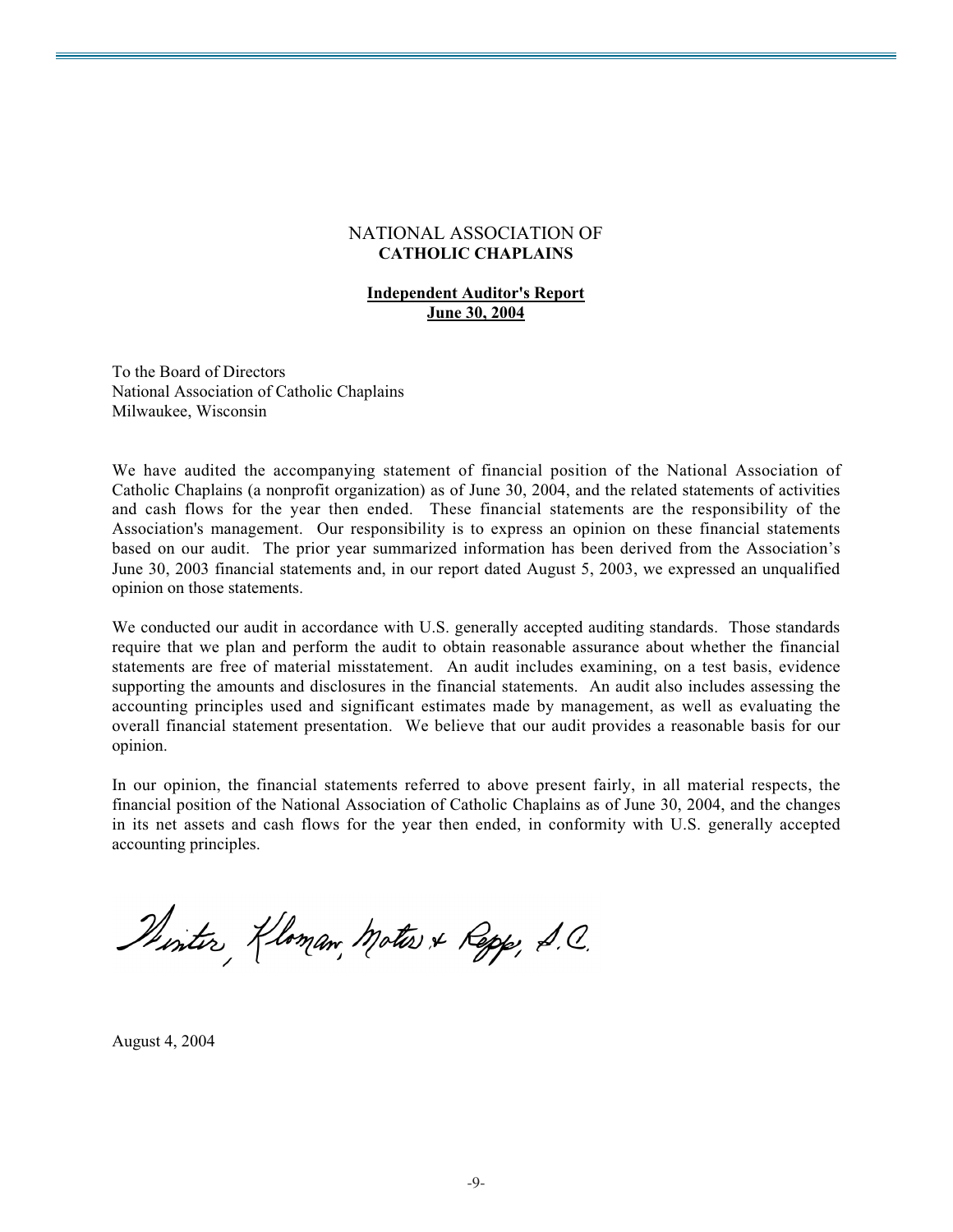## NATIONAL ASSOCIATION OF CATHOLIC CHAPLAINS

#### STATEMENTS OF FINANCIAL POSITION June 30, 2004 and 2003

|                                   | 2004      | 2003             |
|-----------------------------------|-----------|------------------|
| <b>ASSETS</b>                     |           |                  |
| <b>CURRENT ASSETS</b>             |           |                  |
| Cash and cash equivalents         | \$84,309  | \$235,974        |
| Investments                       | 480,085   | 213,125          |
| Interest receivable               | 501       | 558              |
| Accounts receivable               | 9,446     | 10,506           |
| Prepaid expenses                  | 16,730    | 19,943           |
| Total current assets              | 591,071   | 480,106          |
| PROPERTY AND EQUIPMENT, at cost   |           |                  |
| Office furniture and equipment    | 105,187   | 103,744          |
| Leasehold improvements            | 57,630    | 57,630           |
|                                   | 162,817   | 161,374          |
| Less accumulated depreciation     | 118,382   | 103,954          |
|                                   | 44,435    | 57,420           |
| <b>Total</b> assets               | \$635,506 | \$537,526        |
| <b>LIABILITIES AND NET ASSETS</b> |           |                  |
| <b>CURRENT LIABILITIES</b>        |           |                  |
| Accounts payable                  | \$3,933   | \$12,264         |
| Accrued payroll and payroll taxes | 19,195    | 51,896           |
| Deferred revenues                 | 273,866   | 265,668          |
| Total current liabilities         | 296,994   | 329,828          |
| <b>NET ASSETS</b>                 |           |                  |
| Unrestricted                      |           |                  |
| Undesignated                      | 248,592   | 126,700          |
| Board designated                  | 31,032    | $\boldsymbol{0}$ |
| Temporarily restricted            | 58,888    | 80,998           |
| Total net assets                  | 338,512   | 207,698          |
| Total liabilities and net assets  | \$635,506 | \$537,526        |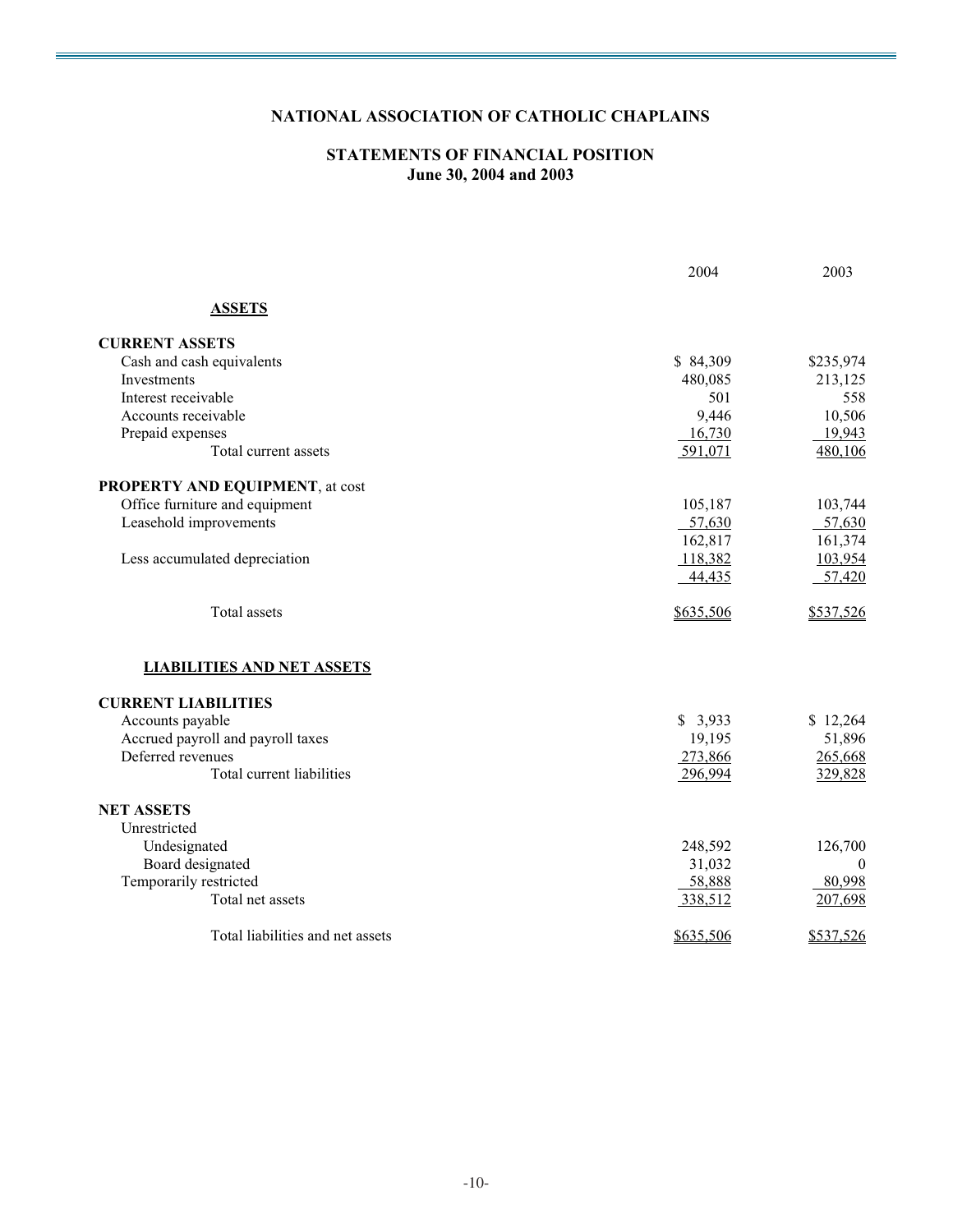## NATIONAL ASSOCIATION OF CATHOLIC CHAPLAINS

## STATEMENT OF ACTIVITIES Year Ended June 30, 2004 With Comparative Totals for 2003

|                                        | $--- 2004 --- 2004$ |                    | $- - 2003 - -$ |              |
|----------------------------------------|---------------------|--------------------|----------------|--------------|
|                                        |                     | Temporarily        |                |              |
|                                        | Unrestricted        | Restricted         | Total          | Total        |
| <b>REVENUES</b>                        |                     |                    |                |              |
| Membership dues                        | 580,026<br>\$.      | \$<br>$\mathbf{0}$ | \$<br>580,026  | \$584,668    |
| Certification fees                     | 67,017              | $\theta$           | 67,017         | 71,668       |
| Annual appeal                          | 27,100              | $\mathbf{0}$       | 27,100         | $\theta$     |
| Development                            | 3,056               | $\boldsymbol{0}$   | 3,056          | $\theta$     |
| Joint conference revenue               | $\mathbf{0}$        | $\mathbf{0}$       | $\mathbf{0}$   | 210,438      |
| Symposia revenue                       | $\theta$            | $\boldsymbol{0}$   | $\theta$       | 308,345      |
| National conference                    | 130,140             | $\mathbf{0}$       | 130,140        | $\theta$     |
| Interest income                        | 5,963               | $\boldsymbol{0}$   | 5,963          | 6,566        |
| Unrealized gain on investments         | 15,941              | $\boldsymbol{0}$   | 15,941         | $\mathbf{0}$ |
| Miscellaneous income                   | 42,785              | 715                | 43,500         | 79,433       |
| Net assets released from restrictions: |                     |                    |                |              |
| Restricted funds utilized              | 22,825              | (22, 825)          | $\overline{0}$ | $\bf{0}$     |
| Total revenues                         | 894,853             | (22,110)           | 872,743        | 1,261,118    |
| <b>EXPENSES</b>                        |                     |                    |                |              |
| <b>Administration:</b>                 |                     |                    |                |              |
| Salaries and benefits                  | 399,905             | $\boldsymbol{0}$   | 399,905        | 433,913      |
| Travel and transportation              | 4,588               | $\boldsymbol{0}$   | 4,588          | 13,655       |
| Rent expense                           | 18,000              | $\boldsymbol{0}$   | 18,000         | 18,000       |
| Unrealized loss on investments         | $\mathbf{0}$        | $\boldsymbol{0}$   | $\mathbf{0}$   | 700          |
| Maintenance and insurance              | 10,852              | $\theta$           | 10,852         | 8,659        |
| Audit and legal fees                   | 21,204              | $\boldsymbol{0}$   | 21,204         | 5,580        |
| Printing and reproduction              | 32,448              | $\mathbf{0}$       | 32,448         | 44,647       |
| Subscriptions, dues, awards, and fees  | 7,669               | $\mathbf{0}$       | 7,669          | 8,958        |
| Depreciation                           | 14,428              | $\boldsymbol{0}$   | 14,428         | 16,778       |
| Office supplies                        | 6,528               | $\boldsymbol{0}$   | 6,528          | 7,132        |
| Miscellaneous                          | 5,304               | $\boldsymbol{0}$   | 5,304          | 17,955       |
|                                        | 540,789             | $\boldsymbol{0}$   | 540,789        | 599,493      |
| Governance:                            |                     |                    |                |              |
| <b>Board of Directors</b>              | 23,873              | $\boldsymbol{0}$   | 23,873         | 37,598       |
| Task force/special projects            | 10,728              | $\boldsymbol{0}$   | 10,728         | 13,216       |
| Grievance panel                        | 105                 | $\boldsymbol{0}$   | 105            | 252          |
| Special representatives                | 1,225               | $\boldsymbol{0}$   | 1,225          | 713          |
|                                        | 35,931              | $\boldsymbol{0}$   | 35,931         | 51,779       |
| <b>Journals</b>                        | 1,309               | $\boldsymbol{0}$   | 1,309          | 1,394        |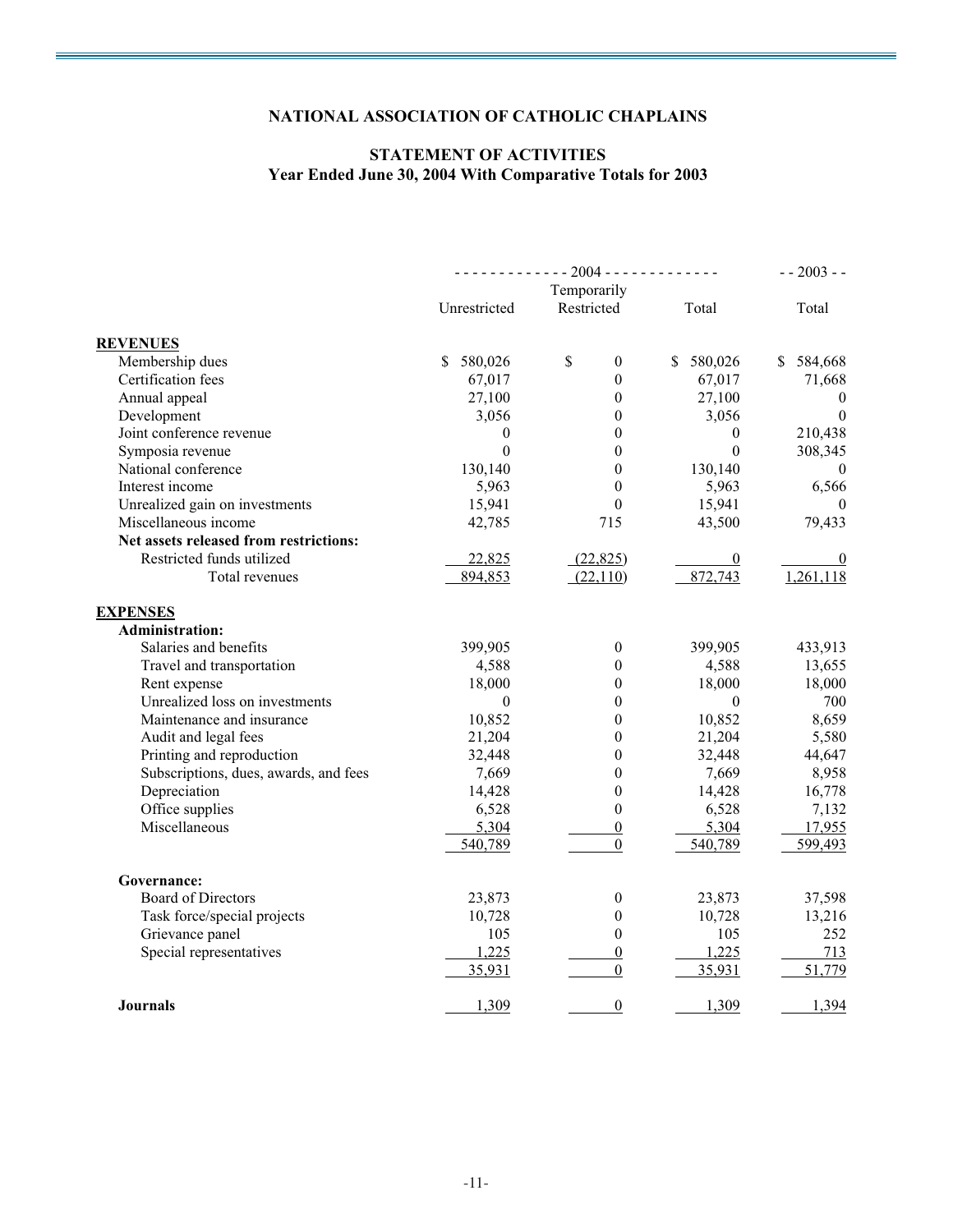## NATIONAL ASSOCIATION OF CATHOLIC CHAPLAINS

#### STATEMENT OF ACTIVITIES (CONTINUED) Year Ended June 30, 2004 With Comparative Totals for 2003

|                             | $-2004$ - - - - - - - - - - - - - |                           | $-2003 - -$   |                     |
|-----------------------------|-----------------------------------|---------------------------|---------------|---------------------|
|                             | Unrestricted                      | Temporarily<br>Restricted | Total         | Total               |
|                             |                                   |                           |               |                     |
| <b>EXPENSES</b> (continued) |                                   |                           |               |                     |
| Certification:              |                                   |                           |               |                     |
| Certification appeals panel | $\mathbf S$<br>164                | \$<br>$\theta$            | \$<br>164     | $\mathbb{S}$<br>487 |
| Certification commission    | 19,063                            | $\theta$                  | 19,063        | 8,934               |
| Certification interviews    | 42,461                            | 0                         | 42,461        | 31,345              |
|                             | 61,688                            | $\theta$                  | 61,688        | 40,766              |
| <b>Annual appeal</b>        | 3,104                             | $\theta$                  | 3,104         | 3,244               |
| <b>Conferences:</b>         |                                   |                           |               |                     |
| Joint conference            | $\theta$                          | $\mathbf{0}$              | $\theta$      | 209,239             |
| National conference         | 99,108                            | 0                         | 99,108        | 0                   |
|                             | 99,108                            | 0                         | 99,108        | 493,944             |
| Total expenses              | 741,929                           | $\theta$                  | 741,929       | 1,190,620           |
| Change in net assets        | 152,924                           | (22,110)                  | 130,814       | 70,498              |
| <b>NET ASSETS</b>           |                                   |                           |               |                     |
| Beginning of year           | 126,700                           | 80,998                    | 207,698       | 137,200             |
| End of year                 | 279,624<br>\$                     | \$58,888                  | 338,512<br>\$ | 207,698             |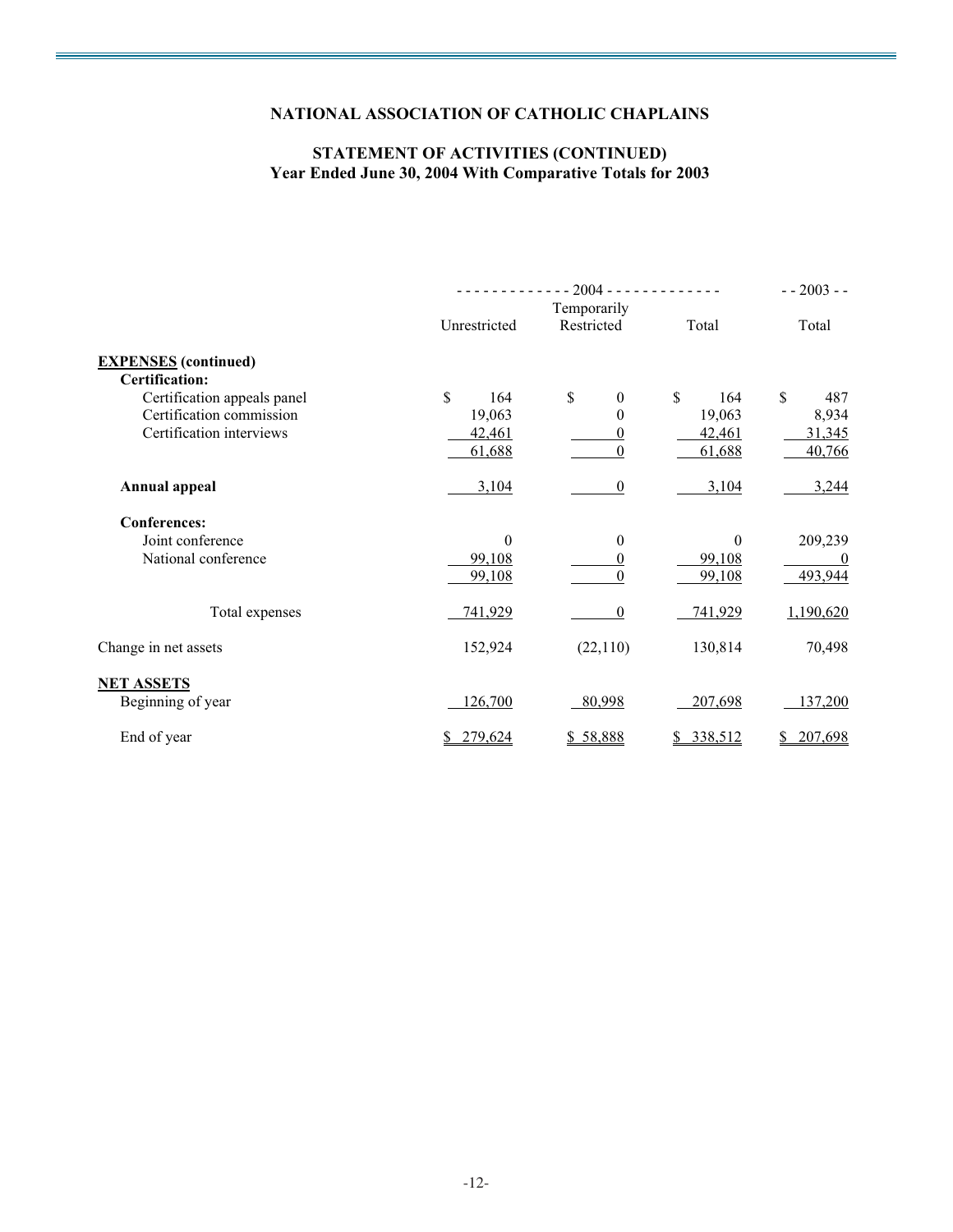## **Governance Committee**

The purpose of the Governance Committee is to ensure the highest quality of board governance, and to be responsible for Board succession, education, goal-setting and evaluation. The Governance Committee of the NACC Board of Directors was instituted in 2004, expanding upon the work of what was formerly known as the Nominations Committee. Board members Patrick Bolton, Emily John, and Sr. Maryanna Coyle, SC, have served on the committee, with Bridget Deegan-Krause as chairperson and Sandra Charlton, NACC Executive Assistant, serving as staff liaison.

#### **Board Elections**

NACC members elected two board members at large last summer: NACC chaplains Ms. Joan Bumpus (re-elected) and Ms. Karen Pugliese, who bring strong experience, expertise and enthusiasm to our Board. The election process, which included a pilot of instant runoff voting in a direct mail format, was highly successful, due to the hard work of our NACC staff with the input of a professional elections consultant. Our member participation in the election was 49%, among the highest in NACC election history.

#### **Board Leadership: Officers and Committee Composition**

The Board approved Joan Bumpus' continuance as Chair and Ann Hurst as Vice Chair, with Theresa Edmonson serving as Treasurer. Sr. Maryanna Coyle, SC, will be nominated at the February meeting to continue in the position of Secretary. The Governance Committee's efforts toward well-planned officer succession and committee participation will allow for mentoring and a smoother transition of leadership. At this time, the committee continues to evaluate committee and subcommittee composition.

Inclusion of members beyond the current Board participants is deemed helpful for the work of the committees.

A subcommittee is working to improve our Board orientation process. A mentor process has been instituted for 2005, along with improvements to the Board Manual and orientation timeline.

#### **Bylaws Project**

A subcommittee has been meeting over the last few months to review and make suggestions for many needed revisions to the bylaws. The subcommittee plans to present a revised version of the bylaws to the entire Board for review prior to the April '05 Board meeting.

#### **National Awards**

The Governance Committee was asked to assist in resuming a former longtime custom of NACC: national recognition awards at the annual conference. Under the guidance of the Director of Education and Professional Practice, a subcommittee of the Governance Committee is considering all aspects of the awards, including categories, criteria, nomination and selection processes, with a goal of presenting recommendations to the Governance Committee in the coming months.

#### **Future agenda items include:**

Consideration of NACC Supervisor presence on Board; Standards Committee development; Board Policies/Manual; ombudsperson; board evaluation process.

*Bridget Deegan-Krause Chair, Governance Committee*

## **Executive Search Committee**

Early in 2004, the Board of Directors created an Executive Search Committee to seek a new executive director to replace Fr. Joe Driscoll, who left the NACC in November 2003. Board members Ann Hurst and Bridget Deegan-Krause were chosen as cochairs of the committee. Board members Rev. Gerard Broccolo, STD, Theresa Edmonson and former NACC President Rev. Fr. Forrest Patrick Hanser, CM, were also selected to serve as committee members.

The committee has met frequently via phone conference and between meetings via e-mail to coordinate all aspects of the search, from criteria for selection to advertising and communications with membership and staff. Outside expertise and perspectives were sought from many NACC members and outside professionals. With the direction of the Board, the committee identified qualifications essential to the position of Executive Director: understanding of chaplaincy; capacity for relationship-building; theological competence; collaborative leadership style; Catholic church involvement; administrative leadership skills; interpersonal skills; business management skills; and development skills. In

June and July, the position was advertised in several professional journals. NACC members were encouraged to assist by recommending appropriate candidates.

Several candidates put their names forth for consideration over the summer months. Candidates were reviewed and interviews were conducted in late summer. In September the committee presented a candidate to the Executive Committee of the Board.

Ultimately, in November the candidate declined the offer, and the Search Committee reconvened to continue the search. In December the position was re-posted and several candidates applied. At the time of this report, five candidates are under consideration for interview and advancement in the process. The committee will keep the membership informed, and believe that from this search process a new leader will be selected in the coming months.

*Bridget Deegan-Krause and Ann Hurst Co-chairs, Search Committee*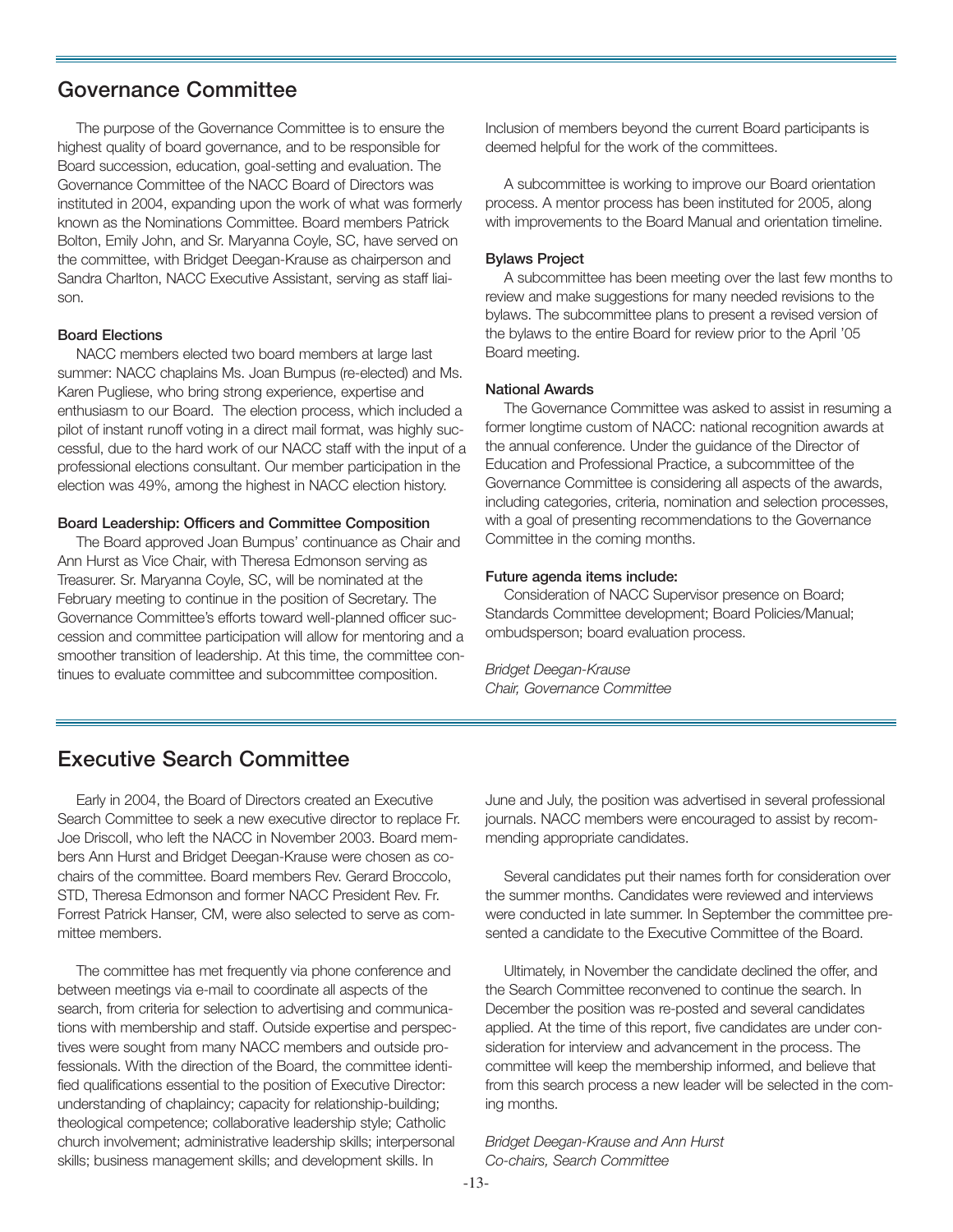## **JCAHO Liaison Network**

Once a year the Joint Commission on the Accreditation of Healthcare Organizations provides a two-day conference for organizations invested in accreditation. This is an important opportunity for chaplain organizations to advocate for qualified spiritual/pastoral care providers in health care. The conference consists of workshops that address changes in JCAHO, an update on Congress and health care, and an opportunity to speak with the executive directors of the accreditation manuals for Hospital, Long Term Care, Home Care/Hospice and Mental Health.

At the 2004 Liaison meeting, JCAHO announced the development of a department to address diversity, initially centering on translation/interpretation needs. In addition, JCAHO is focusing on ways to enhance organ donor response. (Spiritual/pastoral care could be perceived as more valuable in institutions where chaplains are involved in donor issues or diversity advocacy.)

Over the past two years, JCAHO has revamped its standards and placed emphasis on patient safety issues. The implications for spiritual care and chaplains are:

1. As monies are needed to ensure safety, and budgets are becoming tighter, chaplains may need to be more proactive in justifying F.T.E.

2. Although patients have the right (CAMH RI.2.10[2]) to have their beliefs and values respected, JCAHO's expectations of hospitals have moved from demonstration to accommodation language. (CAMH) Standard RI.2.10(4) states, "The hospital *accommodates* the right to pastoral and other spiritual services for patients." (italics added). However, hospital administrators might use "accommodates" to justify the use of volunteer clergy in lieu of chaplains.

On a positive note, chaplains are being invited into peership through the reformatted standards. The Standards list certification along with licensure as evidence of professional practice. Patient Care Standards, PC2.20(2), states, "The screening, assessment, and reassessment activities described are within the scope of practice, state licensure laws, applicable regulations, or certification of the discipline expected doing the assessment." (To the recollection of chaplains attending this meeting, "certification" was absent in previous standards.) JCAHO requires spiritual assessment in three areas; end of life care, behavioral health, and the "treatment of alcoholism or other drug dependencies."

Finally, as part of peership, chaplains are being expected to have professional standards in parity with other disciplines. These are standards that would focus on accountability and require parameters for scope of practice, triggers for assessment and reassessment, and processes for interdisciplinary communication and referral. It seems that the challenge at hand for the NACC, and other certifying organizations, is to create national standards of practice for spiritual/pastoral care.

*Michele Le Doux Sakurai Special representative, JCAHO*

## **Healthcare genetics education**

As NACC representative to NCHPEG (the National Coalition for Healthcare Professional Education in Genetics), I found the year 2004 to be a milestone for two reasons.

First, at the annual NCHPEG Conference last January, the whole morning of the first day was devoted to a discussion of the ethical/spiritual issues involved in genetics. Together with Vincent Guss of the Association of Professional Chaplains, I served as a moderator to introduce and respond to three significant talks on the religious issues involved in genetics. This was indeed a significant step forward, since this is one of the main reasons why we encouraged the NACC to join NCHPEG.

Second, the APC also joined NCHPEG, which provides opportunities for APC and NACC to collaborate in developing genetics-related projects, both between ourselves as chaplains groups and between ourselves and the 130-plus health organizations that make up NCHPEG. Perhaps the first of the former type of collaborations can take place at our joint APC/NACC Conference in Albuquerque in April 2005.

For a more detailed discussion of the NCHPEG Conference, review my article in the April 2004 issue of *Vision*.

*Rev. Richard M. Leliaert, Ph.D. Special representative, NCHPEG*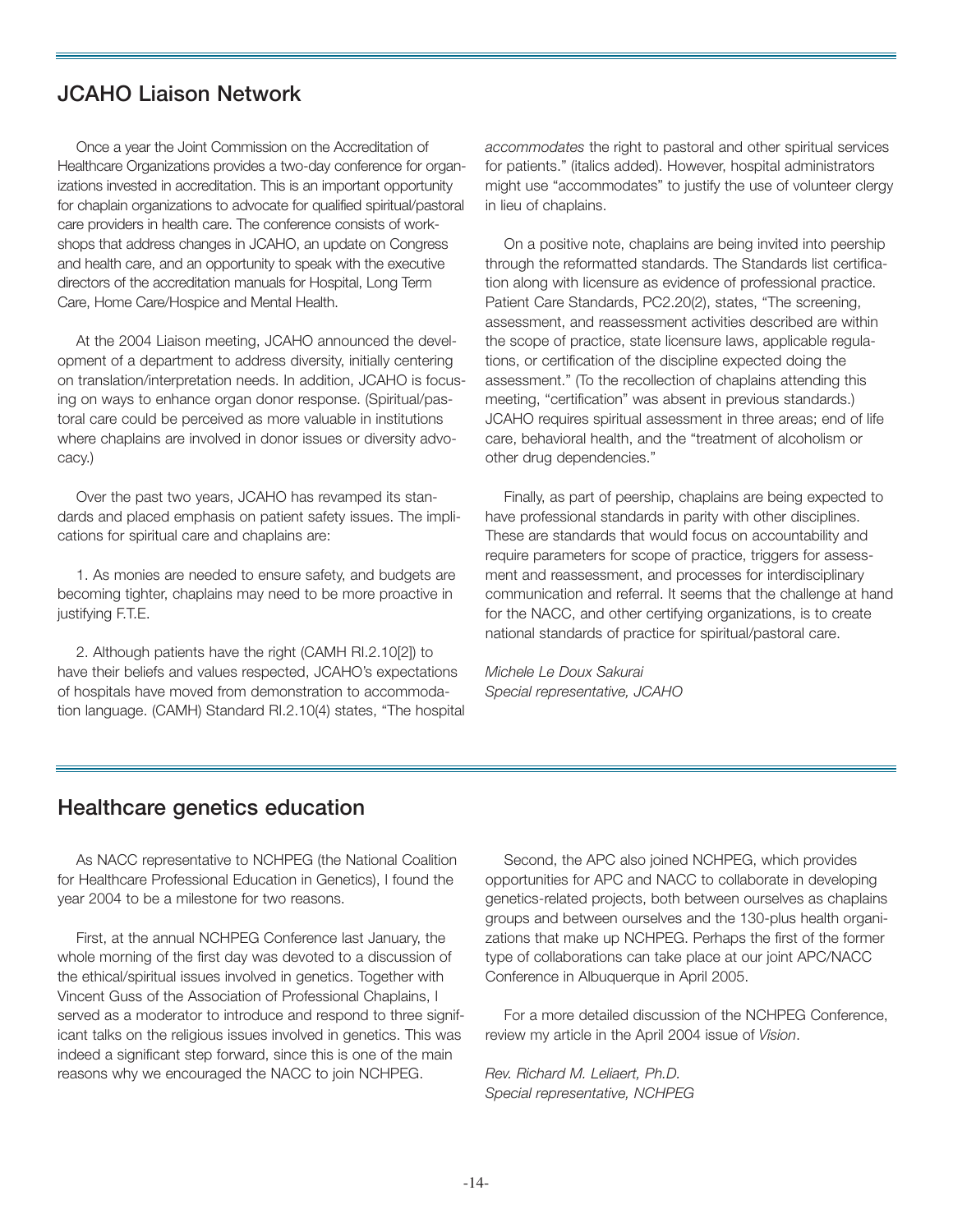## **National Interfaith Coalition**

The National Interfaith Coalition for Spiritual Healthcare and Counseling is planning a banner year for 2005, adding an impressive list of board members and expanding its outreach to a broad segment of national organizations.

Incoming board members are: Dr. Thomas Smith, former Director of the International Center for the Integration of Health and Spirituality (of which the late David Larson, M.D., was President); Dr. Roy Woodruff, immediate past Executive Director for the AAPC; Richard Roukema, M.D., psychiatrist and author, instructing spiritual caregivers about mental health; Dr. Margaret Kornfeld, past President of the AAPC; Rev. Dick Cathell, Board Member and Advocacy Chair of the APC, and; Eleanor Shaheen Braddock, M.D., physician/chaplain affiliated with the University of Missouri.

Continuing board members are: Rosemary Marmouget; Rev. Charles Marvin (Capt., USN, Ret.); Dr. James Wyrtzen; Caesar A. Giolito, and Carolyn Giolito.

The National Interfaith Coalition is adding an impressive Advisory Committee of national organizations for advice on the spiritual healthcare needs and practices of its constituents and to broaden the agenda of spiritual healthcare planning. NIC envisions closer cooperative partnerships with cognate groups, employers, employees, and healthcare providers and systems, benefiting all!

In the interim, while building a broader national structure, NIC has been active in seminars; research; initiatives on teenage character development and moral value cultivation; and using chaplains in elementary, middle, and high schools.

On September 30, 2005, NIC will hold a symposium on dialogue, collaboration, and cooperation between mental health professionals, clergy, and community organizations during times of community crisis and disaster.

An update to our 2003 report, NIC was instrumental in providing a ship's container of medical products for the suffering people of Liberia and African missionary Fr. Augustin Houessinon. Before returning to Liberia, Fr. Houessinon spent one week in Washington, D.C. with the NIC's Executive Director, educating the relevant Appropriations Committees of the U. S. Congress, and helped assure a \$200 million aid package for the Liberian people.

The cognate groups, religious endorsing bodies, and COMISS are invited to work together with NIC in 2005, utilizing its established motivational and implementation ACTION arm and advocacy mechanism. NIC has a Washington, D.C. presence, and can help to coordinate their pastoral initiatives.

*Rosemary Marmouget Special representative, NIC*

## **USCCB/CCA**

In March of 2004, I was appointed the Special Representative to the United States Catholic Conference of Bishops/Commission on Certification and Accreditation by the NACC Board of Directors. At that time, I was also serving as the Co-Chair of the Task Force on Universal Standards for Chaplaincy. This task force was composed of NACC members D.W. Donovan and Mary Johnson, as well as colleagues from Association of Professional Chaplains, the Association for Clinical Pastoral Education, the Canadian Association for Pastoral Practice and Education and the National Association of Jewish Chaplains. Since March, my primary focus has to been to communicate with Sr. Kay Sheskaitis, IHM, Executive Director of the USCCB/CCA, about the progress of this important initiative.

My initial contact with Sr. Kay occurred at the March NACC National Conference in Kansas City. At that time, she was updated as to the development of what later became known as common standards. Sr. Kay was also assured of the NACC's commitment to eventually supplement those standards with standards that would address topics such as Catholic practice and identity.

In June, Sr. Kay, along with the members of the NACC's Board of Directors and the boards of the other cognate groups, reviewed the first draft of the standards. That document was then edited to incorporate their feedback and was adopted by the board members of the five organizations listed above as well as the American Association of Pastoral Counselors.

The collaborative spirit in the development of common standards will provide a strong foundation for the NACC's Standards Committee to address the next step, a thorough review of the NACC Standards to ensure that the document is current and consistent with the values of our Catholic tradition. As Special Representative to the USCCB/CCA, I am committed to an ongoing dialogue with that body and its representative as that process moves forward.

*Mary Lou O'Gorman Special representative, USCCB/CCA*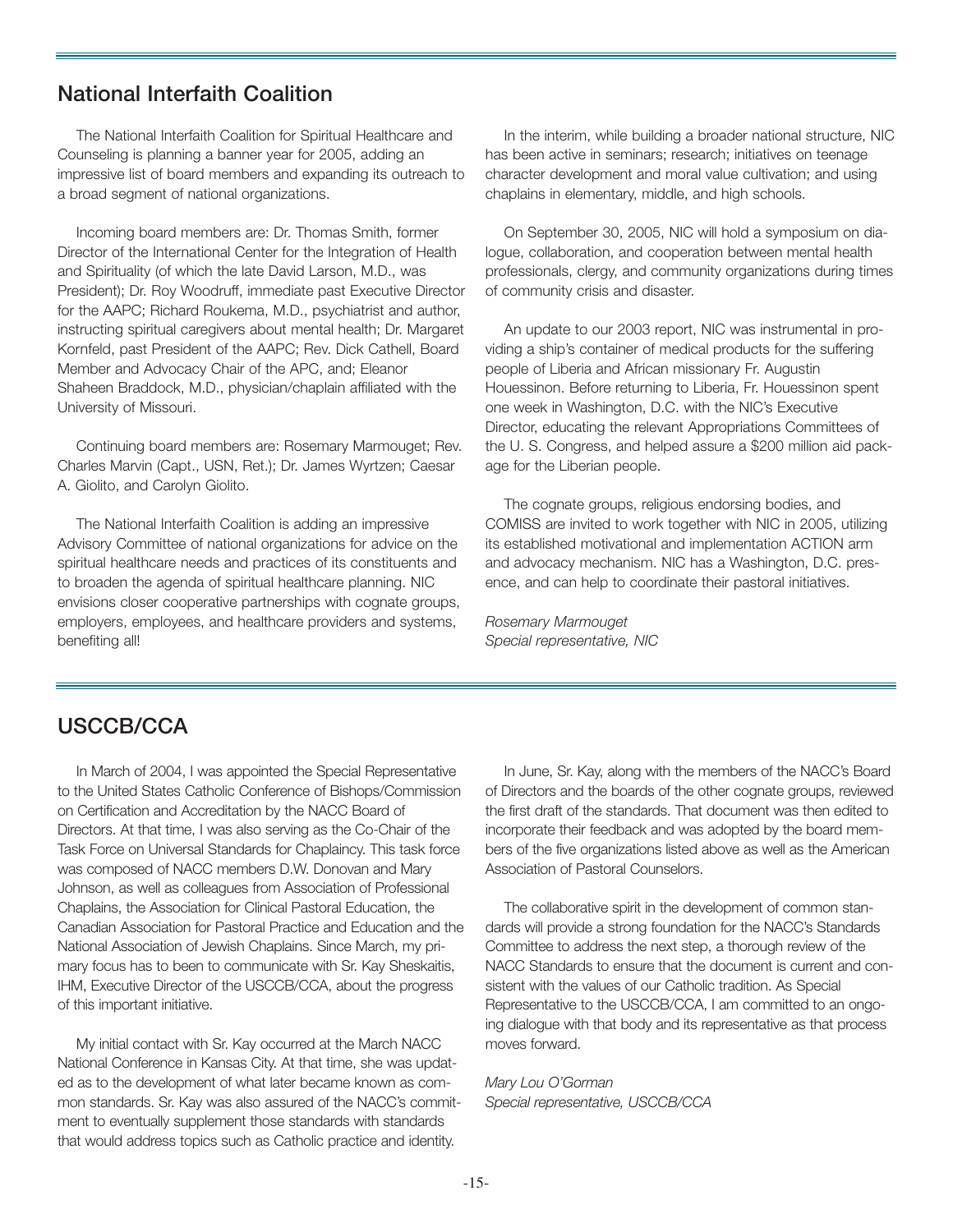## **Pastoral Care Week Committee**

The Pastoral Care Week Committee held its annual meeting in December 2003. This meeting is scheduled each year in Arlington, VA, to coincide with the meeting of the COMISS network in order to facilitate communication and feedback with COMSS.

Committee members created a logo, featuring a peace crane, for the 2004 theme of "Imagining Peace." Work throughout the year included developing resources to elucidate the theme; collecting resources for prayer around the theme; and working with the promotional company to choose products advertising the week and the overall updating of the website for the year (www.pastoralcareweek.org).

Pastoral Care Week was celebrated October 24th to 30th this year and by all measures was successful in terms of interest, participation and sales. The committee received several compliments for the excellent resources on the website that inspired pastoral workers in their planning.

Product sales were the highest ever, reaching over \$55,000 — an increase of 24%. More customers used the Internet to place orders. Unfortunately, we also had an inventory surplus, which cut into our profits. Profits provide the committee with the budget to carry on its work.

The committee would like feedback on the kinds of products preferred for the celebration. We also would like to hear how you celebrated Pastoral Care Week in your communities and invite you to send your responses to pastoralcareweek@hotmail.com. If you have pictures of your celebration, we would like to have copies to use in raising interest.

At the December 2004 meeting, the committee added two new members, Greg Perry (APC) and Calvin Runnells (APCE). The chair, Bob Duvall (APC), announced his retirement from the committee, and I was named the chair. Calvin Runnells will take over the chair at the end of my term in December 2006. The NACC will be appointing one of its members in my place, hopefully to overlap and be present at the 2005 meeting for the planning of Pastoral Care Week 2006.

Pastoral Care Week is regularly planned to be the last full week in October, from Sunday to Saturday. Themes for the next three years are: Healing Wisdom (2005), Healing Humor (2006), and Healing Faith (2007).

*Eileen Karrer Perkins Special representative, COMISS Network* 

## **Pastoral Care Network for Social Responsibility**

Since I became the NACC representative to the Pastoral Care Network for Social Responsibility, I have engaged in periodic conference calls or e-mails with the committee membership. During the past year I was blessed to meet these fine people personally! Happily, the impressions I had formed through our exchanges were confirmed when we encountered each other in Maine in November 2004.

The network's main focus in 2004 was the presidential election. Through occasional conference calls and regular e-mailing, we worked to inform and educate voters, without taking partisan sides. Now that the election is over, our focus has turned to the war in Iraq.

These are people who sincerely care about justice as a means to peace. They are dedicated to the nth degree and have the courage and zeal that makes things happen. I feel very privileged to share the work of the committee with each of them. By creative thinking and sharing of ideas and the means to attain our goals, we stimulate each other.

I have made numerous phone calls to encourage and request people to support our efforts in their special milieu through dialogue and personal influence.

*Sister Margaret Faber, OP Special representative, PCNSR*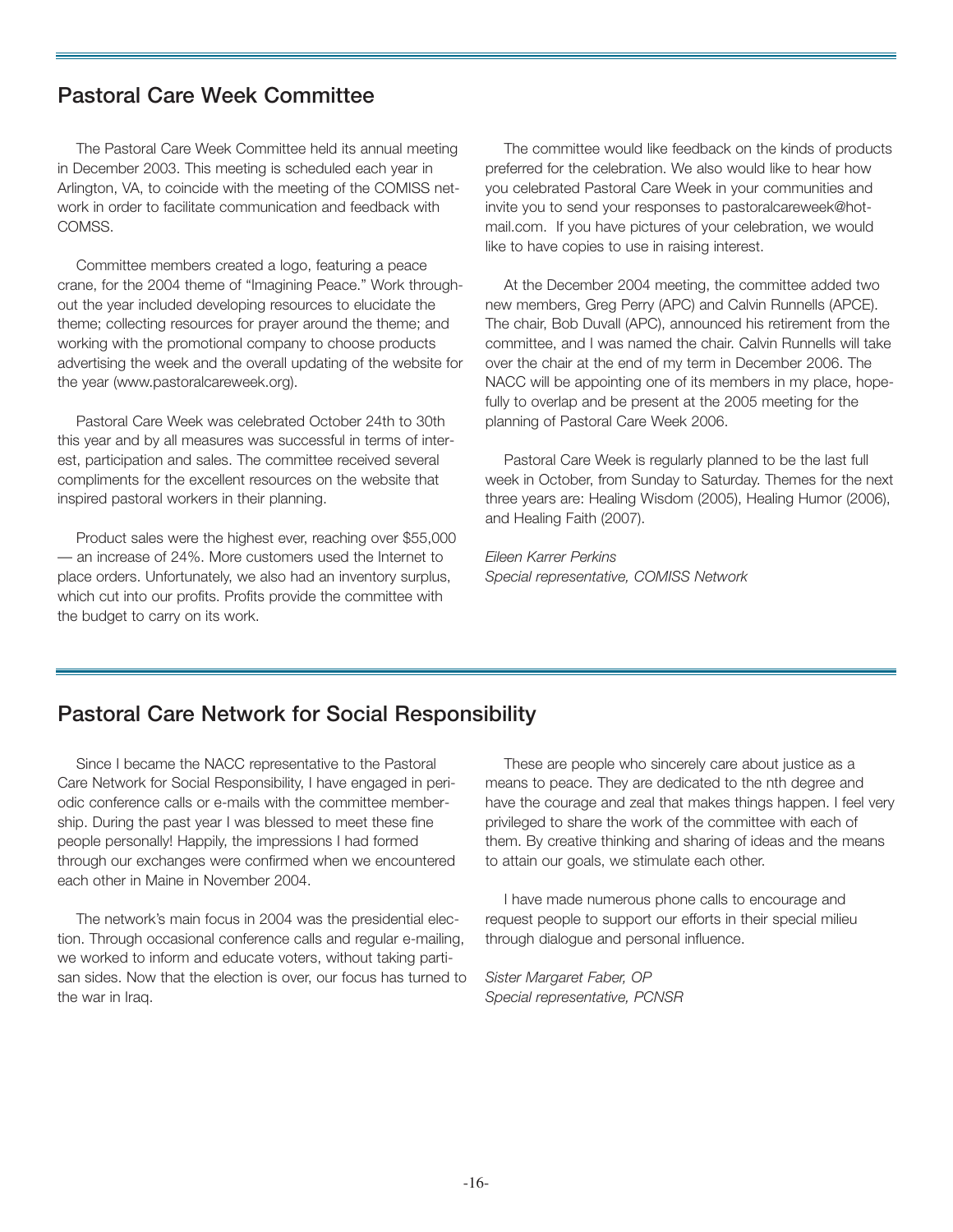## **American Red Cross Spiritual Care Task Force**

#### **Deployments of the SRT Team in 2004**

This year saw one traditional deployment and one very significant non-traditional deployment of the Spiritual Care Critical Response Team (SRT). In October an AA Corporate Airlines plane crashed in Missouri, with thirteen fatalities and two survivors. NACC chaplain Mary Lou Bennett and two other chaplains were sent in a partial deployment of the team.

The most extraordinary callout was to hurricane-ravaged Florida. The ARC made an unprecedented appeal for volunteers in its largest mobilization in recent history (larger than 9/11). This was a major hardship assignment, with staff sleeping in shelters, high heat and humidity, and with limited or no utilities or communication, not to mention the bugs and critters! With the generous cooperation of our national professional chaplains' organizations, eighteen chaplains were sent as volunteers. Five of these chaplains were from the NACC — Joseph Bozzelli, Ann Marie DuFour, Sr. T.J. Gaines, Nilsa Guerin, and Sr. Elaine Hollis. Thank you. We are most grateful for your generosity.

Both Sister T.J. and Sister Elaine wrote moving letters about their experiences. These letters were circulated within the ARC national headquarters, touching the staff and generating for us more good will than we will ever know. Both of them understood their work as an extraordinary opportunity for service. Their ability to give so generously of themselves arises directly from their hearts shaped by theology, faith, and their life commitment.

#### **Monthly Conference Calls**

The Task Force continues to have a monthly conference call in which we are updated on deployments and the important developments in ARC nationally. We also share what we are doing locally to develop spiritual care disaster response.

#### **Critical Response Team Training**

Training continued at Pine Bluff, AR for the preparation of the SRT, that expansion of our duties from SAIR (aviation only) which now includes response to all transportation disasters and all events with mass casualties or acts of terrorism. In 2004 we decided that it was no longer feasible to maintain two teams, one for aviation disasters only and one for all disasters. To date 92 chaplains have been trained from the five cognate groups, including 20 from the NACC.

#### **Goals for 2005**

New SRT members will be trained in Pine Bluff in 2005, five from each of the current partner organizations and five each from four emerging partner groups. SRT members will come in a day early to receive general ARC disaster response training and then spend a week with volunteers from all disciplines in mass casualty training.

#### *Therese Becker*

*Special representative, Red Cross Disaster Network*

## **Grievance Panel**

There were no incidents brought before the Grievance Panel in 2004, a credit to the professionalism of our members and our organization.

There was sadness, however. On January 11, 2005, we were informed of the sudden death of our chair, Rev. Richard Tessmer. Dick's leadership came right from his heart. He was generous with his time, open to a wide range of ideas, affirming of his colleagues, and always professional in dealing with issues that came before the panel. He will be missed.

The only new member to the Grievance Panel in 2004 was Mr. D.W. Donovan. Julianne Dickelman did not renew her term at the end of 2004, which leaves us with two openings. (Fr. Tessmer's term was already scheduled to end.)

*Sr. Jane Connolly, IHM Member, Grievance Panel*